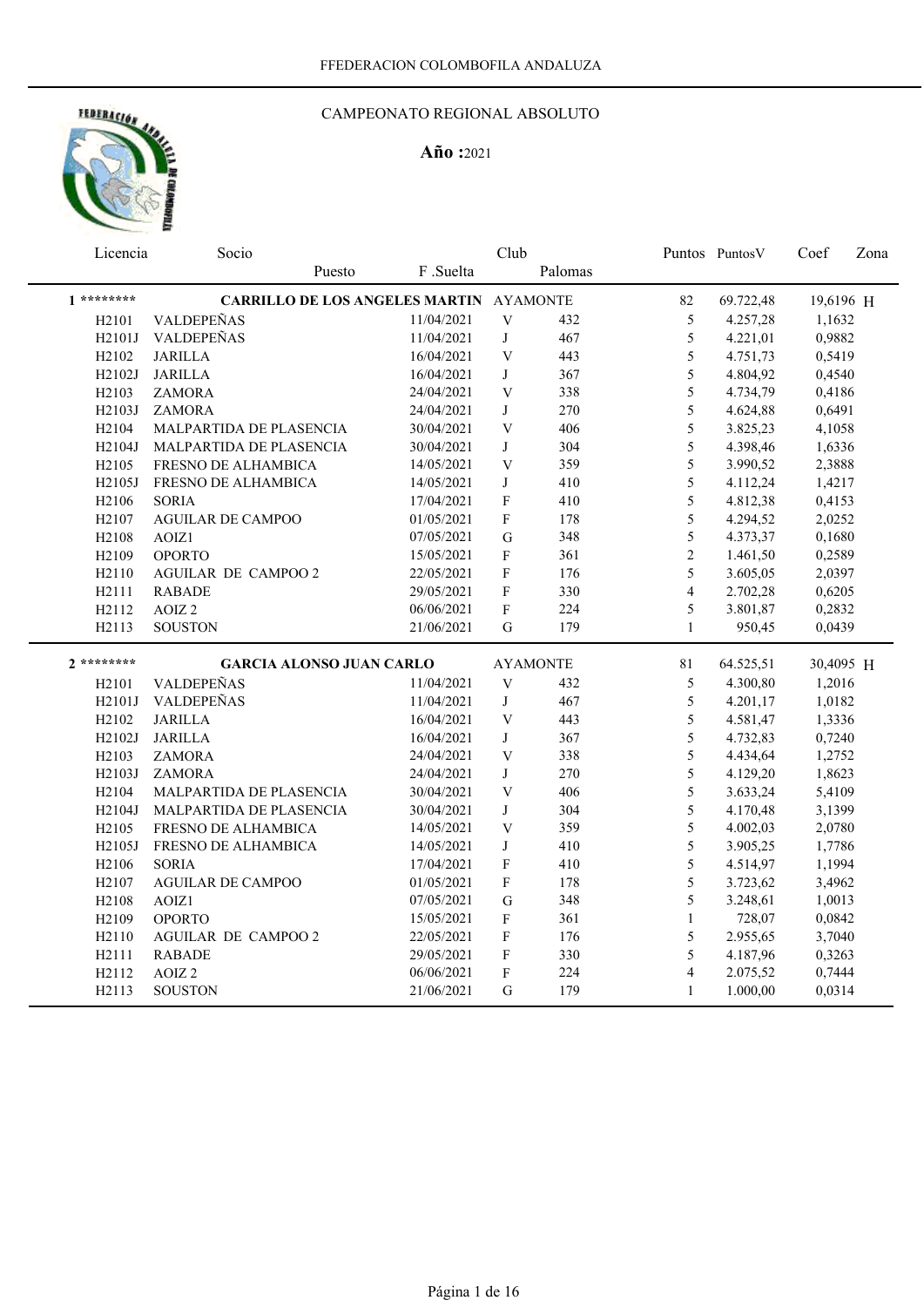

| Licencia                       | Socio                      |            | Club                      |                 |                         | Puntos Puntos V | Coef      | Zona |
|--------------------------------|----------------------------|------------|---------------------------|-----------------|-------------------------|-----------------|-----------|------|
|                                | Puesto                     | F.Suelta   |                           | Palomas         |                         |                 |           |      |
| 3 *********                    | TORREGROSA SOTO MANUEL     |            |                           | <b>AYAMONTE</b> | $80\,$                  | 62.635,61       | 35,1343 H |      |
| H <sub>2</sub> 101             | VALDEPEÑAS                 | 11/04/2021 | $\ensuremath{\text{V}}$   | 432             | 5                       | 3.462,98        | 4,2715    |      |
| H2101J                         | VALDEPEÑAS                 | 11/04/2021 | $\bf J$                   | 467             | 5                       | 2.860,60        | 4,6153    |      |
| H <sub>2</sub> 10 <sub>2</sub> | <b>JARILLA</b>             | 16/04/2021 | $\ensuremath{\mathbf{V}}$ | 443             | 5                       | 4.557,48        | 1,5823    |      |
| H2102J                         | <b>JARILLA</b>             | 16/04/2021 | J                         | 367             | 5                       | 4.651,50        | 0,9784    |      |
| H2103                          | <b>ZAMORA</b>              | 24/04/2021 | $\ensuremath{\mathbf{V}}$ | 338             | 5                       | 4.448,74        | 1,2531    |      |
| H2103J                         | <b>ZAMORA</b>              | 24/04/2021 | J                         | 270             | 5                       | 4.810,74        | 0,2139    |      |
| H <sub>2104</sub>              | MALPARTIDA DE PLASENCIA    | 30/04/2021 | $\ensuremath{\text{V}}$   | 406             | 5                       | 3.525,81        | 6,5697    |      |
| H2104J                         | MALPARTIDA DE PLASENCIA    | 30/04/2021 | $_{\rm J}$                | 304             | 5                       | 4.095,50        | 3,7345    |      |
| H <sub>2105</sub>              | FRESNO DE ALHAMBICA        | 14/05/2021 | $\ensuremath{\mathbf{V}}$ | 359             | 5                       | 3.924,47        | 2,3694    |      |
| H2105J                         | FRESNO DE ALHAMBICA        | 14/05/2021 | $_{\rm J}$                | 410             | 5                       | 4.090,42        | 1,1053    |      |
| H <sub>2106</sub>              | <b>SORIA</b>               | 17/04/2021 | $\mathbf F$               | 410             | 5                       | 4.512,56        | 1,2370    |      |
| H <sub>2107</sub>              | <b>AGUILAR DE CAMPOO</b>   | 01/05/2021 | $\boldsymbol{\mathrm{F}}$ | 178             | 5                       | 4.476,09        | 1,5572    |      |
| H <sub>2108</sub>              | AOIZ1                      | 07/05/2021 | ${\bf G}$                 | 348             | $\overline{c}$          | 1.686,23        | 0,1582    |      |
| H2109                          | <b>OPORTO</b>              | 15/05/2021 | $\boldsymbol{\mathrm{F}}$ | 361             | $\overline{\mathbf{3}}$ | 2.153,69        | 0,3477    |      |
| H2110                          | <b>AGUILAR DE CAMPOO 2</b> | 22/05/2021 | $\mathbf F$               | 176             | 5                       | 3.071,92        | 3,5901    |      |
| H2111                          | <b>RABADE</b>              | 29/05/2021 | $\boldsymbol{\mathrm{F}}$ | 330             | 5                       | 3.175,37        | 1,0255    |      |
| H2112                          | AOIZ <sub>2</sub>          | 06/06/2021 | F                         | 224             | 5                       | 3.131,51        | 0,5252    |      |
|                                |                            |            |                           |                 |                         |                 |           |      |
| 4 *********                    | <b>MAGRO PEREZ MIGUEL</b>  |            |                           | <b>AYAMONTE</b> | 78                      | 61.988,45       | 31,6042 H |      |
| H <sub>2</sub> 101             | VALDEPEÑAS                 | 11/04/2021 | $\ensuremath{\text{V}}$   | 432             | 5                       | 4.149,45        | 1,6597    |      |
| H2101J                         | VALDEPEÑAS                 | 11/04/2021 | $_{\rm J}$                | 467             | 5                       | 4.624,52        | 0,4249    |      |
| H2102                          | <b>JARILLA</b>             | 16/04/2021 | V                         | 443             | 5                       | 4.559,29        | 1,9715    |      |
| H2102J                         | <b>JARILLA</b>             | 16/04/2021 | $\bf J$                   | 367             | 5                       | 4.629,25        | 1,2391    |      |
| H <sub>2103</sub>              | ZAMORA                     | 24/04/2021 | $\ensuremath{\mathbf{V}}$ | 338             | 5                       | 4.549,06        | 0,9638    |      |
| H2103J                         | <b>ZAMORA</b>              | 24/04/2021 | J                         | 270             | 5                       | 4.325,32        | 1,3462    |      |
| H <sub>2104</sub>              | MALPARTIDA DE PLASENCIA    | 30/04/2021 | $\ensuremath{\text{V}}$   | 406             | 5                       | 3.561,51        | 6,7095    |      |
| H2104J                         | MALPARTIDA DE PLASENCIA    | 30/04/2021 | $_{\rm J}$                | 304             | 5                       | 3.972,06        | 4,8043    |      |
| H <sub>2105</sub>              | FRESNO DE ALHAMBICA        | 14/05/2021 | $\ensuremath{\text{V}}$   | 359             | 5                       | 4.421,36        | 0,7304    |      |
| H2105J                         | FRESNO DE ALHAMBICA        | 14/05/2021 | J                         | 410             | 5                       | 4.098,91        | 1,2667    |      |
| H <sub>2106</sub>              | <b>SORIA</b>               | 17/04/2021 | $\mathbf F$               | 410             | 5                       | 4.656,23        | 0,7718    |      |
| H <sub>2107</sub>              | <b>AGUILAR DE CAMPOO</b>   | 01/05/2021 | $\boldsymbol{\mathrm{F}}$ | 178             | 5                       | 3.797,02        | 3,5158    |      |
| H <sub>2108</sub>              | AOIZ1                      | 07/05/2021 | ${\bf G}$                 | 348             | 5                       | 2.867,06        | 1,2701    |      |
| H2109                          | <b>OPORTO</b>              | 15/05/2021 | $\mathbf F$               | 361             | 3                       | 1.706,71        | 0,5749    |      |
| H <sub>2110</sub>              | <b>AGUILAR DE CAMPOO 2</b> | 22/05/2021 | $\mathbf F$               | 176             | 5                       | 3.337,49        | 2,8706    |      |
| H2111                          | <b>RABADE</b>              | 29/05/2021 | $\boldsymbol{\mathrm{F}}$ | 330             | 5                       | 2.733,21        | 1,4849    |      |
|                                |                            |            |                           |                 |                         |                 |           |      |
| 5 *********                    | <b>MADALIN NICOLAE</b>     |            |                           | MANRIQUEÑO      | 72                      | 61.908,99       | 24,9128 H |      |
| H2101                          | VALDEPEÑAS                 | 11/04/2021 | $\mathbf V$               | 432             | 5                       | 4.126,09        | 1,9527    |      |
| H2101J                         | VALDEPEÑAS                 | 11/04/2021 | J                         | 467             | 5                       | 4.269,09        | 1,1407    |      |
| H2102                          | <b>JARILLA</b>             | 16/04/2021 | $\ensuremath{\text{V}}$   | 443             | 5                       | 4.610,34        | 2,6483    |      |
| H2102J                         | <b>JARILLA</b>             | 16/04/2021 | $_{\rm J}$                | 367             | 5                       | 4.581,76        | 1,9283    |      |
| H2103                          | ZAMORA                     | 24/04/2021 | $\ensuremath{\text{V}}$   | 338             | 5                       | 4.421,01        | 1,4583    |      |
| H2103J                         | <b>ZAMORA</b>              | 24/04/2021 | $\bf J$                   | 270             | 5                       | 4.602,84        | 2,1033    |      |
| H <sub>2</sub> 104             | MALPARTIDA DE PLASENCIA    | 30/04/2021 | $\ensuremath{\text{V}}$   | 406             | 5                       | 4.527,53        | 1,5276    |      |
| H2104J                         | MALPARTIDA DE PLASENCIA    | 30/04/2021 | J                         | 304             | 5                       | 3.729,34        | 5,7102    |      |
| H2105                          | FRESNO DE ALHAMBICA        | 14/05/2021 | V                         | 359             | 5                       | 4.392,36        | 0,9887    |      |
| H <sub>2106</sub>              | <b>SORIA</b>               | 17/04/2021 | $\boldsymbol{\mathrm{F}}$ | 410             | 5                       | 4.495,41        | 0,4849    |      |
| H2107                          | <b>AGUILAR DE CAMPOO</b>   | 01/05/2021 | $\boldsymbol{\mathrm{F}}$ | 178             | 5                       | 3.971,47        | 2,6236    |      |
| H <sub>2108</sub>              | AOIZ1                      | 07/05/2021 | G                         | 348             | 4                       | 2.646,09        | 0,6636    |      |
| H2110                          | AGUILAR DE CAMPOO 2        | 22/05/2021 | $\boldsymbol{\mathrm{F}}$ | 176             | 5                       | 4.622,68        | 0,8336    |      |
| H2111                          | <b>RABADE</b>              | 29/05/2021 | $\boldsymbol{\mathrm{F}}$ | 330             | 5                       | 4.296,08        | 0,7687    |      |
| H2113                          | <b>SOUSTON</b>             | 21/06/2021 | ${\bf G}$                 | 179             | 3                       | 2.616,90        | 0,0803    |      |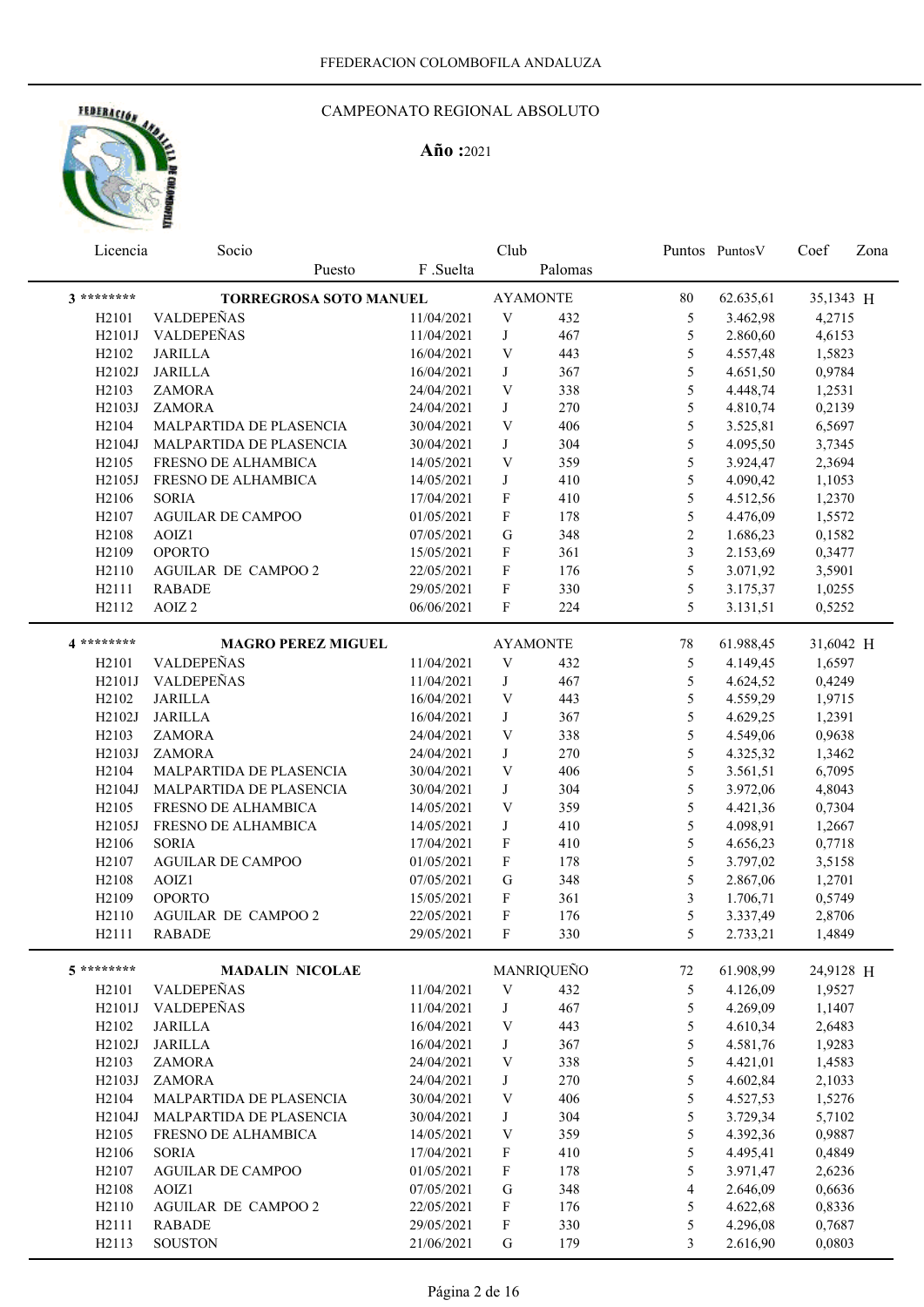

| Licencia           | Socio                           |            | Club                      |                 |                         | Puntos Puntos V | Coef     | Zona |
|--------------------|---------------------------------|------------|---------------------------|-----------------|-------------------------|-----------------|----------|------|
|                    | Puesto                          | F.Suelta   |                           | Palomas         |                         |                 |          |      |
| 6 *********        | <b>MARTIN GONZALEZ ROBERTO</b>  |            |                           | <b>AYAMONTE</b> | 79                      | 60.582,50       | 38,545 H |      |
| H <sub>2</sub> 101 | VALDEPEÑAS                      | 11/04/2021 | $\ensuremath{\mathbf{V}}$ | 432             | 5                       | 4.184,24        | 1,4299   |      |
| H2101J             | VALDEPEÑAS                      | 11/04/2021 | $\bf J$                   | 467             | 5                       | 4.418,06        | 0,7628   |      |
| H <sub>2102</sub>  | <b>JARILLA</b>                  | 16/04/2021 | $\ensuremath{\mathbf{V}}$ | 443             | 5                       | 4.642,30        | 1,1032   |      |
| H2102J             | <b>JARILLA</b>                  | 16/04/2021 | $\bf J$                   | 367             | 5                       | 4.496,21        | 1,7010   |      |
| H2103              | <b>ZAMORA</b>                   | 24/04/2021 | $\ensuremath{\mathbf{V}}$ | 338             | 5                       | 3.653,65        | 4,0552   |      |
| H2103J             | <b>ZAMORA</b>                   | 24/04/2021 | J                         | 270             | 5                       | 4.424,86        | 1,1498   |      |
| H <sub>2104</sub>  | <b>MALPARTIDA DE PLASENCIA</b>  | 30/04/2021 | $\ensuremath{\text{V}}$   | 406             | 5                       | 3.564,61        | 6,2750   |      |
| H2104J             | MALPARTIDA DE PLASENCIA         | 30/04/2021 | $\bf J$                   | 304             | $\overline{\mathbf{3}}$ | 1.301,25        | 7,3811   |      |
| H <sub>2105</sub>  | FRESNO DE ALHAMBICA             | 14/05/2021 | $\mathbf V$               | 359             | 5                       | 3.733,01        | 3,1612   |      |
| H <sub>2105J</sub> | FRESNO DE ALHAMBICA             | 14/05/2021 | J                         | 410             | 5                       | 4.000,02        | 1,3926   |      |
| H <sub>2106</sub>  | <b>SORIA</b>                    | 17/04/2021 | $\mathbf F$               | 410             | 5                       | 4.516,76        | 1,2865   |      |
| H2107              | <b>AGUILAR DE CAMPOO</b>        | 01/05/2021 | $\rm F$                   | 178             | 5                       | 4.170,28        | 2,3821   |      |
| H <sub>2108</sub>  | AOIZ1                           | 07/05/2021 | G                         | 348             | 5                       | 2.908,87        | 1,1290   |      |
| H <sub>2109</sub>  | <b>OPORTO</b>                   | 15/05/2021 | $\mathbf F$               | 361             | $\mathbf{1}$            | 1.000,00        | 0,0120   |      |
| H2110              | <b>AGUILAR DE CAMPOO 2</b>      | 22/05/2021 | $\rm F$                   | 176             | 5                       | 3.077,44        | 3,5760   |      |
| H2111              | <b>RABADE</b>                   | 29/05/2021 | $\rm F$                   | 330             | 5                       | 2.804,76        | 1,3976   |      |
| H2112              | AOIZ <sub>2</sub>               | 06/06/2021 | $\mathbf F$               | 224             | $\overline{4}$          | 2.750,44        | 0,2998   |      |
| H2113              | <b>SOUSTON</b>                  | 21/06/2021 | ${\bf G}$                 | 179             | $\mathbf{1}$            | 935,74          | 0,0502   |      |
| $7********$        | <b>BORRALLO SANCHA GREGORIO</b> |            |                           | S. HUELVA       | 83                      | 60.316,78       | 64,507 H |      |
| H <sub>2</sub> 101 | VALDEPEÑAS                      | 11/04/2021 | $\ensuremath{\mathbf{V}}$ | 432             | 5                       | 4.340,50        | 1,2460   |      |
| H2101J             | VALDEPEÑAS                      | 11/04/2021 | J                         | 467             | 5                       | 3.721,71        | 3,1648   |      |
| H <sub>2102</sub>  | <b>JARILLA</b>                  | 16/04/2021 | $\ensuremath{\text{V}}$   | 443             | 5                       | 4.277,46        | 6,0221   |      |
| H2102J             | <b>JARILLA</b>                  | 16/04/2021 | $_{\rm J}$                | 367             | 5                       | 2.612,59        | 10,8466  |      |
| H <sub>2</sub> 103 | <b>ZAMORA</b>                   | 24/04/2021 | $\ensuremath{\text{V}}$   | 338             | 5                       | 4.523,41        | 1,5881   |      |
| H2103J             | <b>ZAMORA</b>                   | 24/04/2021 | J                         | 270             | 5                       | 3.237,04        | 5,9255   |      |
| H <sub>2</sub> 104 | MALPARTIDA DE PLASENCIA         | 30/04/2021 | $\ensuremath{\mathbf{V}}$ | 406             | 5                       | 4.228,84        | 2,7702   |      |
| H2104J             | MALPARTIDA DE PLASENCIA         | 30/04/2021 | $\bf J$                   | 304             | 5                       | 2.917,11        | 12,2934  |      |
| H <sub>2105</sub>  | FRESNO DE ALHAMBICA             | 14/05/2021 | $\ensuremath{\mathbf{V}}$ | 359             | 5                       | 3.819,57        | 4,2610   |      |
| H2105J             | FRESNO DE ALHAMBICA             | 14/05/2021 | $\bf J$                   | 410             | 5                       | 2.752,12        | 5,4322   |      |
| H <sub>2106</sub>  | <b>SORIA</b>                    | 17/04/2021 | $\rm F$                   | 410             | 5                       | 4.188,90        | 1,4568   |      |
| H2107              | <b>AGUILAR DE CAMPOO</b>        | 01/05/2021 | $\rm F$                   | 178             | 5                       | 4.259,70        | 2,0384   |      |
| H <sub>2108</sub>  | AOIZ1                           | 07/05/2021 | ${\bf G}$                 | 348             | 5                       | 3.247,51        | 1,0503   |      |
| H2109              | <b>OPORTO</b>                   | 15/05/2021 | $\rm F$                   | 361             | $\overline{4}$          | 2.615,45        | 0,5530   |      |
| H <sub>2110</sub>  | <b>AGUILAR DE CAMPOO 2</b>      | 22/05/2021 | $\rm F$                   | 176             | $\overline{4}$          | 3.000,15        | 2,7716   |      |
| H2111              | <b>RABADE</b>                   | 29/05/2021 | $\mathbf F$               | 330             | 5                       | 2.876,55        | 2,3125   |      |
| H2112              | AOIZ <sub>2</sub>               | 06/06/2021 | $\rm F$                   | 224             | $\overline{\mathbf{4}}$ | 3.237,30        | 0,6904   |      |
| H2113              | <b>SOUSTON</b>                  | 21/06/2021 | $\mathbf G$               | 179             | $\mathbf{1}$            | 460,87          | 0,0841   |      |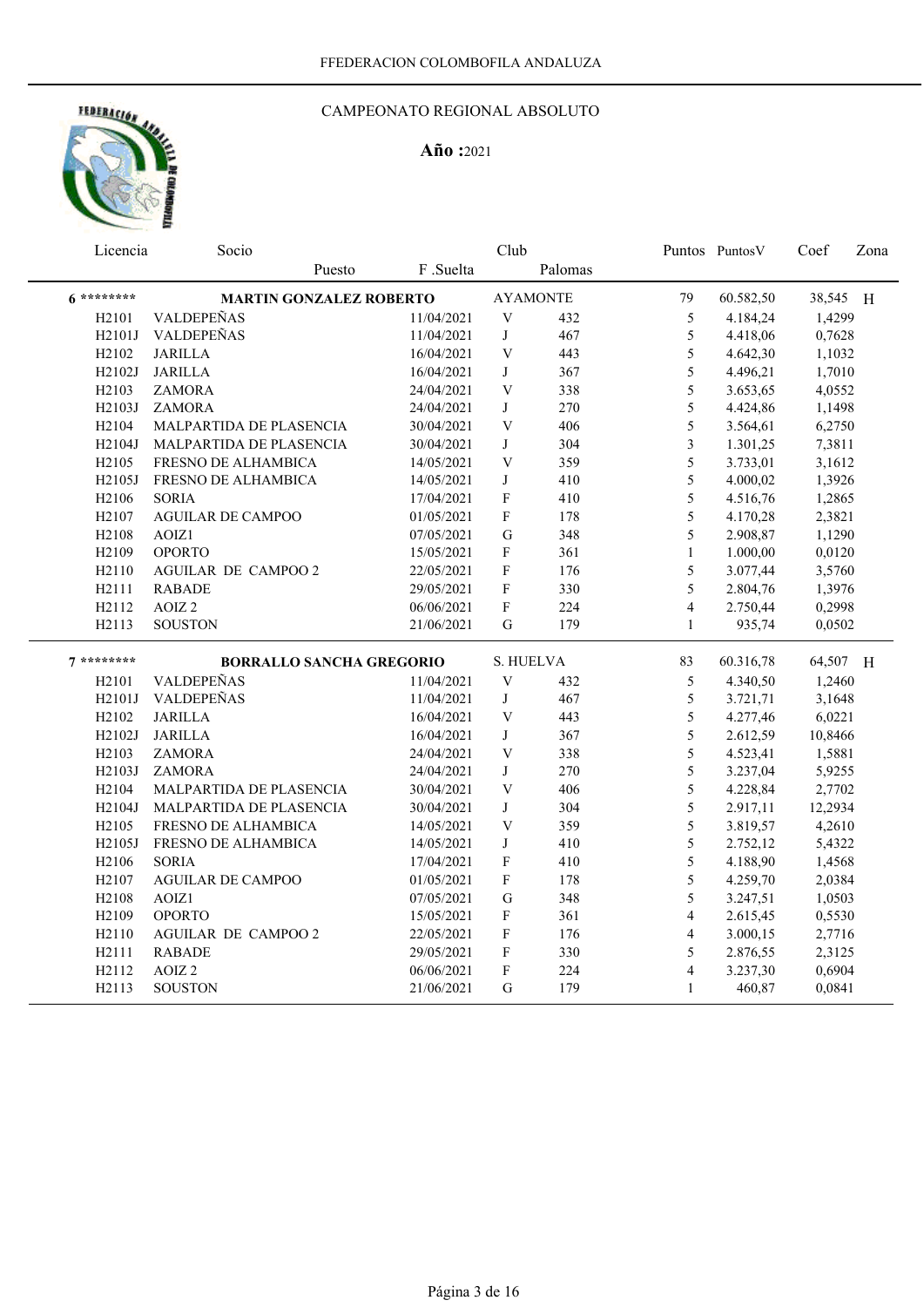

| Licencia                       | Socio                                       |            | Club                      |                 |                | Puntos PuntosV | Coef      | Zona |
|--------------------------------|---------------------------------------------|------------|---------------------------|-----------------|----------------|----------------|-----------|------|
|                                | Puesto                                      | F.Suelta   |                           | Palomas         |                |                |           |      |
| 8 *********                    | <b>BENCHAGRA MANSOUR</b>                    |            |                           | MANRIQUEÑO      | 70             | 55.093,12      | 35,2229 H |      |
| H <sub>2</sub> 101             | VALDEPEÑAS                                  | 11/04/2021 | $\mathbf V$               | 432             | 5              | 3.625,10       | 4,5763    |      |
| H2101J                         | VALDEPEÑAS                                  | 11/04/2021 | $\bf J$                   | 467             | 5              | 3.930,61       | 2,2211    |      |
| H <sub>2</sub> 10 <sub>2</sub> | <b>JARILLA</b>                              | 16/04/2021 | $\ensuremath{\mathbf{V}}$ | 443             | 5              | 4.380,27       | 4,0827    |      |
| H2102J                         | <b>JARILLA</b>                              | 16/04/2021 | J                         | 367             | 5              | 4.291,22       | 3,4177    |      |
| H2103                          | ZAMORA                                      | 24/04/2021 | $\ensuremath{\mathbf{V}}$ | 338             | 5              | 4.167,47       | 2,6110    |      |
| H2103J                         | ZAMORA                                      | 24/04/2021 | J                         | 270             | $\overline{4}$ | 2.498,51       | 4,2334    |      |
| H <sub>2</sub> 104             | MALPARTIDA DE PLASENCIA                     | 30/04/2021 | $\ensuremath{\mathbf{V}}$ | 406             | 5              | 4.484,44       | 1,0890    |      |
| H2104J                         | MALPARTIDA DE PLASENCIA                     | 30/04/2021 | J                         | 304             | 5              | 4.812,43       | 0,2969    |      |
| H2105                          | FRESNO DE ALHAMBICA                         | 14/05/2021 | V                         | 359             | 5              | 4.415,06       | 1,1660    |      |
| H2106                          | <b>SORIA</b>                                | 17/04/2021 | F                         | 410             | 5              | 4.391,83       | 0,9566    |      |
| H <sub>2107</sub>              | <b>AGUILAR DE CAMPOO</b>                    | 01/05/2021 | $\mathbf F$               | 178             | 5              | 3.748,35       | 3,2663    |      |
| H <sub>2108</sub>              | AOIZ1                                       | 07/05/2021 | ${\bf G}$                 | 348             | $\overline{4}$ | 2.251,38       |           |      |
|                                |                                             |            |                           |                 | $\overline{2}$ |                | 1,1565    |      |
| H2109                          | <b>OPORTO</b><br><b>AGUILAR DE CAMPOO 2</b> | 15/05/2021 | $\mathbf F$               | 361             | 5              | 1.362,71       | 0,1344    |      |
| H2110                          |                                             | 22/05/2021 | $\boldsymbol{\mathrm{F}}$ | 176             |                | 3.308,17       | 4,4464    |      |
| H2111                          | <b>RABADE</b>                               | 29/05/2021 | F                         | 330             | 5              | 3.425,57       | 1,5686    |      |
| $9*******$                     | <b>SANCHEZ GONZALEZ GERMAN</b>              |            |                           | <b>AYAMONTE</b> | 71             | 54.169,38      | 36,9072 H |      |
| H <sub>2101</sub>              | VALDEPEÑAS                                  | 11/04/2021 | V                         | 432             | 5              | 3.638,01       | 3,6914    |      |
| H2101J                         | VALDEPEÑAS                                  | 11/04/2021 | J                         | 467             | 5              | 3.798,15       | 2,1806    |      |
| H2102                          | <b>JARILLA</b>                              | 16/04/2021 | $\ensuremath{\mathbf{V}}$ | 443             | 5              | 4.422,73       | 2,5616    |      |
| H2102J                         | <b>JARILLA</b>                              | 16/04/2021 | J                         | 367             | 5              | 4.343,95       | 2,6458    |      |
| H2103J                         | <b>ZAMORA</b>                               | 24/04/2021 | J                         | 270             | 5              | 3.899,89       | 2,5114    |      |
| H <sub>2</sub> 104             | MALPARTIDA DE PLASENCIA                     | 30/04/2021 | $\ensuremath{\mathbf{V}}$ | 406             | 5              | 3.784,88       | 4,4725    |      |
| H2104J                         | MALPARTIDA DE PLASENCIA                     | 30/04/2021 | J                         | 304             | 5              | 4.121,61       | 3,5011    |      |
| H <sub>2105</sub>              | FRESNO DE ALHAMBICA                         | 14/05/2021 | $\ensuremath{\mathbf{V}}$ | 359             | 5              | 3.679,39       | 3,2064    |      |
| H2105J                         | FRESNO DE ALHAMBICA                         | 14/05/2021 | $\bf J$                   | 410             | 5              | 4.129,26       | 1,3831    |      |
| H <sub>2106</sub>              | <b>SORIA</b>                                | 17/04/2021 | $\mathbf F$               | 410             | 5              | 3.792,60       | 2,6703    |      |
| H <sub>2107</sub>              | <b>AGUILAR DE CAMPOO</b>                    | 01/05/2021 | $\boldsymbol{\mathrm{F}}$ | 178             | 5              | 4.039,47       | 2,8467    |      |
| H <sub>2108</sub>              | AOIZ1                                       | 07/05/2021 | ${\bf G}$                 | 348             | $\overline{4}$ | 2.808,93       | 0,5285    |      |
| H2110                          | AGUILAR DE CAMPOO 2                         | 22/05/2021 | $\mathbf F$               | 176             | 5              | 3.209,57       | 3,6666    |      |
| H2111                          | <b>RABADE</b>                               | 29/05/2021 | $\boldsymbol{\mathrm{F}}$ | 330             | $\overline{4}$ | 2.949,67       | 0,5104    |      |
| H2112                          | AOIZ <sub>2</sub>                           | 06/06/2021 | $\boldsymbol{\mathrm{F}}$ | 224             | 3              | 1.551,27       | 0,5308    |      |
|                                |                                             |            |                           |                 |                |                |           |      |
| $10*******$                    | <b>FERNANDEZ LOPEZ NARCISO</b>              |            |                           | <b>AYAMONTE</b> | 75             | 53.582,81      | 40,4567 H |      |
| H <sub>2</sub> 101             | <b>VALDEPEÑAS</b>                           | 11/04/2021 | V                         | 432             | 5 <sub>1</sub> | 0,00           | 1,4550    |      |
|                                | H2101J VALDEPEÑAS                           | 11/04/2021 | J                         | 467             | 5              | 4.208,95       | 1,0740    |      |
| H <sub>2</sub> 10 <sub>2</sub> | JARILLA                                     | 16/04/2021 | V                         | 443             | 5 <sup>5</sup> | 4.052,41       | 5,0400    |      |
| H2102J                         | JARILLA                                     | 16/04/2021 | J                         | 367             | 5              | 4.197,37       | 3,2931    |      |
| H <sub>2103</sub>              | <b>ZAMORA</b>                               | 24/04/2021 | V                         | 338             | 5              | 4.024,92       | 2,9073    |      |
| H2103J                         | <b>ZAMORA</b>                               | 24/04/2021 | J                         | 270             | 5              | 4.164,92       | 1,7492    |      |
| H <sub>2</sub> 104             | MALPARTIDA DE PLASENCIA                     | 30/04/2021 | V                         | 406             | 5              | 3.560,15       | 6,4320    |      |
| H2104J                         | MALPARTIDA DE PLASENCIA                     | 30/04/2021 | J                         | 304             | 5              | 4.207,86       | 2,9640    |      |
| H <sub>2105</sub>              | FRESNO DE ALHAMBICA                         | 14/05/2021 | V                         | 359             | 5              | 2.981,52       | 5,4779    |      |
| H2105J                         | FRESNO DE ALHAMBICA                         | 14/05/2021 | J                         | 410             | 5              | 4.270,07       | 1,0236    |      |
| H <sub>2106</sub>              | <b>SORIA</b>                                | 17/04/2021 | $\boldsymbol{F}$          | 410             | $\mathfrak{S}$ | 4.360,95       | 1,6898    |      |
| H <sub>2107</sub>              | <b>AGUILAR DE CAMPOO</b>                    | 01/05/2021 | $\boldsymbol{F}$          | 178             | 5              | 3.608,72       | 3,8361    |      |
| H <sub>2108</sub>              | AOIZ1                                       | 07/05/2021 | G                         | 348             | $\overline{2}$ | 1.243,47       | 0,4301    |      |
| H <sub>2109</sub>              | <b>OPORTO</b>                               | 15/05/2021 | $\boldsymbol{F}$          | 361             | $\mathbf{1}$   | 593,27         | 0,1745    |      |
| H <sub>2110</sub>              | AGUILAR DE CAMPOO 2                         | 22/05/2021 | $\boldsymbol{F}$          | 176             | 5              | 3.689,00       | 1,7926    |      |
| H2111                          | <b>RABADE</b>                               | 29/05/2021 | $\boldsymbol{F}$          | 330             | 5              | 3.242,26       | 0,8280    |      |
| H2112                          | AOIZ <sub>2</sub>                           | 06/06/2021 | $\mathbf{F}$              | 224             | $\overline{2}$ | 1.176,97       | 0,2895    |      |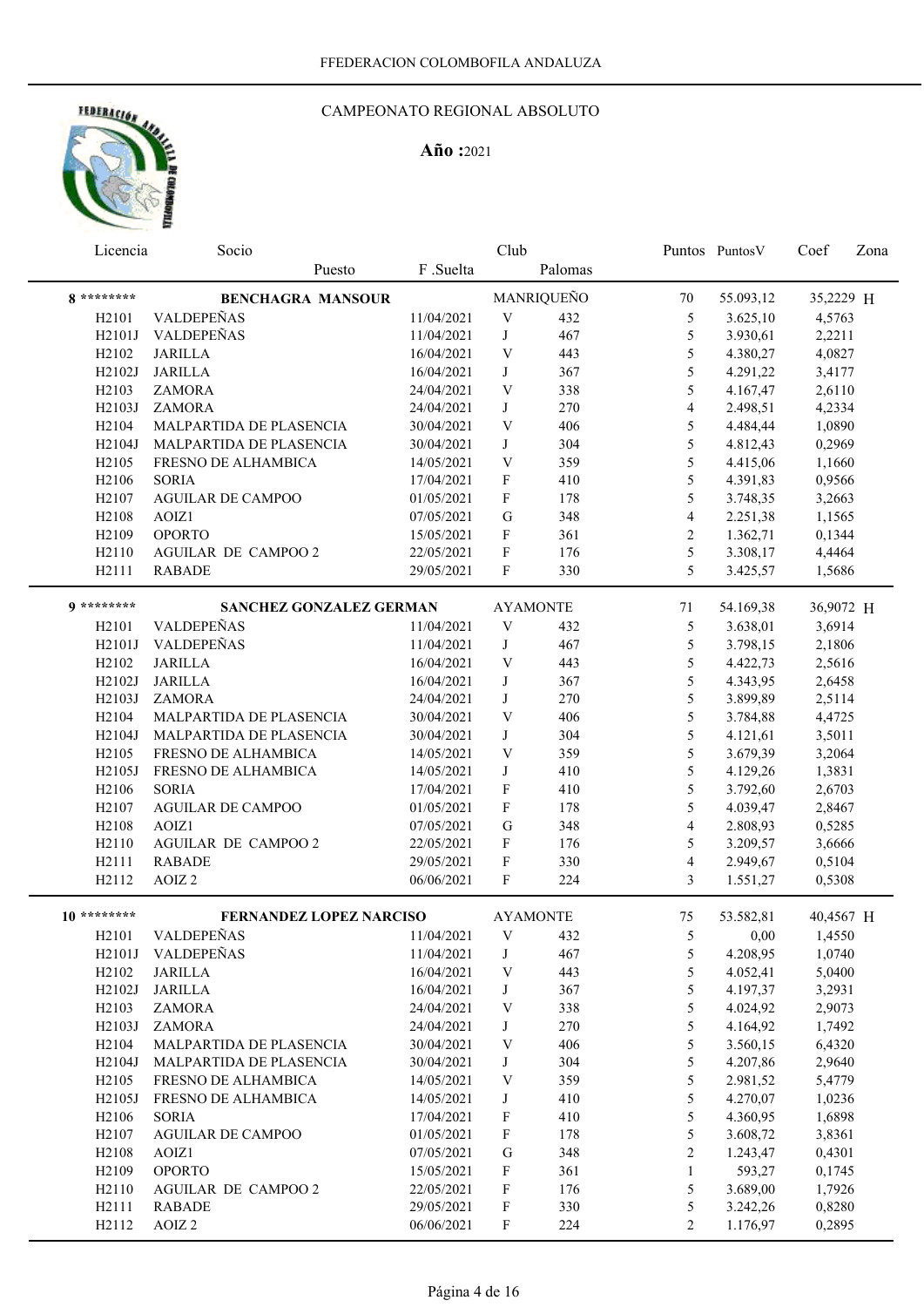

| Licencia                                 | Socio                         |                          | Club                      |                 |                         | Puntos Puntos V | Coef      | Zona |
|------------------------------------------|-------------------------------|--------------------------|---------------------------|-----------------|-------------------------|-----------------|-----------|------|
|                                          | Puesto                        | F .Suelta                |                           | Palomas         |                         |                 |           |      |
| 11 ********                              | <b>BORGES LOPEZ FRANCISCO</b> |                          |                           | <b>AYAMONTE</b> | 70                      | 52.514,04       | 45,3619 H |      |
| H <sub>2</sub> 101                       | VALDEPEÑAS                    | 11/04/2021               | $\ensuremath{\text{V}}$   | 432             | 5                       | 3.236,02        | 5,3484    |      |
| H2101J                                   | VALDEPEÑAS                    | 11/04/2021               | $\bf J$                   | 467             | 5                       | 3.378,03        | 3,2468    |      |
| H <sub>2</sub> 10 <sub>2</sub>           | <b>JARILLA</b>                | 16/04/2021               | $\ensuremath{\mathbf{V}}$ | 443             | 5                       | 4.334,86        | 3,1382    |      |
| H2102J                                   | <b>JARILLA</b>                | 16/04/2021               | J                         | 367             | 5                       | 4.081,27        | 3,8815    |      |
| H <sub>2</sub> 103                       | ZAMORA                        | 24/04/2021               | $\ensuremath{\mathbf{V}}$ | 338             | 5                       | 3.972,27        | 3,4136    |      |
| H2103J                                   | ZAMORA                        | 24/04/2021               | J                         | 270             | 5                       | 3.883,69        | 2,5072    |      |
| H <sub>2</sub> 104                       | MALPARTIDA DE PLASENCIA       |                          | $\ensuremath{\mathbf{V}}$ | 406             | 5                       | 4.012,16        | 3,3182    |      |
| H2104J                                   | MALPARTIDA DE PLASENCIA       | 30/04/2021<br>30/04/2021 |                           | 304             | 5                       | 3.684,95        |           |      |
|                                          |                               | 14/05/2021               | J                         |                 | 5                       | 4.027,47        | 6,6002    |      |
| H <sub>2105</sub>                        | FRESNO DE ALHAMBICA           |                          | $\ensuremath{\mathbf{V}}$ | 359             |                         |                 | 2,3570    |      |
| H2105J                                   | FRESNO DE ALHAMBICA           | 14/05/2021               | J                         | 410             | 5                       | 4.212,17        | 1,0112    |      |
| H <sub>2106</sub>                        | <b>SORIA</b>                  | 17/04/2021               | $\boldsymbol{\mathrm{F}}$ | 410             | 5                       | 4.291,44        | 1,7509    |      |
| H <sub>2107</sub>                        | <b>AGUILAR DE CAMPOO</b>      | 01/05/2021               | $\mathbf F$               | 178             | 5                       | 3.320,74        | 4,9740    |      |
| H2110                                    | <b>AGUILAR DE CAMPOO 2</b>    | 22/05/2021               | $\boldsymbol{\mathrm{F}}$ | 176             | $\overline{4}$          | 2.704,54        | 2,2705    |      |
| H2111                                    | <b>RABADE</b>                 | 29/05/2021               | $\boldsymbol{\mathrm{F}}$ | 330             | 5                       | 2.863,68        | 1,3825    |      |
| H2112                                    | AOIZ <sub>2</sub>             | 06/06/2021               | $\mathbf F$               | 224             | $\mathbf{1}$            | 510,75          | 0,1617    |      |
| $12$ ********                            | SANCHEZ VAZQUEZ LUCIA         |                          |                           | S. HUELVA       | 73                      | 50.955,82       | 63,7099 H |      |
| H <sub>2</sub> 101                       | VALDEPEÑAS                    | 11/04/2021               | V                         | 432             | 5                       | 4.201,59        | 2,3082    |      |
| H2101J                                   | VALDEPEÑAS                    | 11/04/2021               | $\bf J$                   | 467             | 5                       | 3.344,41        | 4,1202    |      |
| H <sub>2</sub> 10 <sub>2</sub>           |                               |                          |                           |                 | 5                       | 4.219,91        |           |      |
|                                          | <b>JARILLA</b>                | 16/04/2021               | $\ensuremath{\mathbf{V}}$ | 443             | 5                       |                 | 6,2814    |      |
| H2102J<br>H <sub>2</sub> 103             | <b>JARILLA</b>                | 16/04/2021               | J                         | 367             |                         | 2.877,98        | 10,2996   |      |
|                                          | <b>ZAMORA</b>                 | 24/04/2021               | $\ensuremath{\mathbf{V}}$ | 338             | 5                       | 4.167,01        | 3,0919    |      |
| H2103J                                   | <b>ZAMORA</b>                 | 24/04/2021               | J                         | 270             | $\overline{\mathbf{4}}$ | 2.344,81        | 5,3378    |      |
| H <sub>2</sub> 104                       | MALPARTIDA DE PLASENCIA       | 30/04/2021               | $\ensuremath{\mathbf{V}}$ | 406             | $\sqrt{5}$              | 3.853,38        | 5,2791    |      |
| H2104J                                   | MALPARTIDA DE PLASENCIA       | 30/04/2021               | J                         | 304             | $\overline{2}$          | 1.636,42        | 1,7269    |      |
| H <sub>2</sub> 105                       | FRESNO DE ALHAMBICA           | 14/05/2021               | $\ensuremath{\mathbf{V}}$ | 359             | 5                       | 2.619,90        | 8,4469    |      |
| H2105J                                   | FRESNO DE ALHAMBICA           | 14/05/2021               | J                         | 410             | $\overline{4}$          | 1.682,39        | 5,6124    |      |
| H <sub>2106</sub>                        | <b>SORIA</b>                  | 17/04/2021               | $\mathbf F$               | 410             | 5                       | 3.825,40        | 2,4611    |      |
| H <sub>2107</sub>                        | <b>AGUILAR DE CAMPOO</b>      | 01/05/2021               | $\boldsymbol{\mathrm{F}}$ | 178             | 5                       | 3.812,79        | 3,3274    |      |
| H2108                                    | AOIZ1                         | 07/05/2021               | G                         | 348             | $\overline{2}$          | 1.585,16        | 0,1818    |      |
| H2109                                    | <b>OPORTO</b>                 | 15/05/2021               | $\boldsymbol{\mathrm{F}}$ | 361             | $\overline{4}$          | 1.662,54        | 1,0150    |      |
| H2110                                    | <b>AGUILAR DE CAMPOO 2</b>    | 22/05/2021               | $\boldsymbol{\mathrm{F}}$ | 176             | $\overline{4}$          | 3.079,01        | 2,5580    |      |
| H2111                                    | <b>RABADE</b>                 | 29/05/2021               | $\mathbf F$               | 330             | 3                       | 2.400,88        | 0,7240    |      |
| H2112                                    | AOIZ <sub>2</sub>             | 06/06/2021               | $\mathbf F$               | 224             | $\overline{4}$          | 2.809,96        | 0,9102    |      |
| H2113                                    | <b>SOUSTON</b>                | 21/06/2021               | G                         | 179             | $\mathbf{1}$            | 832,28          | 0,0280    |      |
| $13*******$                              | PEREZ GONZALEZ SERGIO         |                          |                           | <b>AYAMONTE</b> | 67                      | 49.018,71       | 44,484    | H    |
|                                          | VALDEPEÑAS                    | 11/04/2021               | V                         | 432             | 5                       | 3.633,33        | 3,5166    |      |
| H <sub>2</sub> 101                       | VALDEPEÑAS                    |                          |                           |                 |                         |                 |           |      |
| H2101J<br>H <sub>2</sub> 10 <sub>2</sub> |                               | 11/04/2021<br>16/04/2021 | J                         | 467             | $\overline{4}$          | 3.052,03        | 1,6649    |      |
|                                          | <b>JARILLA</b>                |                          | $\ensuremath{\mathbf{V}}$ | 443             | 5                       | 4.572,90        | 1,6382    |      |
| H2102J                                   | <b>JARILLA</b>                | 16/04/2021               | J                         | 367             | 5                       | 3.973,69        | 3,9242    |      |
| H2103                                    | ZAMORA                        | 24/04/2021               | $\ensuremath{\mathbf{V}}$ | 338             | 5                       | 3.636,89        | 4,1163    |      |
| H2103J                                   | <b>ZAMORA</b>                 | 24/04/2021               | J                         | 270             | $\mathfrak s$           | 3.347,97        | 3,9957    |      |
| H <sub>2</sub> 104                       | MALPARTIDA DE PLASENCIA       | 30/04/2021               | $\ensuremath{\text{V}}$   | 406             | $\mathfrak s$           | 3.781,25        | 4,3430    |      |
| H2104J                                   | MALPARTIDA DE PLASENCIA       | 30/04/2021               | J                         | 304             | 5                       | 4.182,16        | 3,1703    |      |
| H <sub>2105</sub>                        | FRESNO DE ALHAMBICA           | 14/05/2021               | $\ensuremath{\text{V}}$   | 359             | $\mathfrak s$           | 3.288,93        | 4,4114    |      |
| H2105J                                   | FRESNO DE ALHAMBICA           | 14/05/2021               | J                         | 410             | 5                       | 3.588,97        | 2,5285    |      |
| H <sub>2106</sub>                        | <b>SORIA</b>                  | 17/04/2021               | $\boldsymbol{\mathrm{F}}$ | 410             | 5                       | 3.633,77        | 3,1211    |      |
| H2107                                    | <b>AGUILAR DE CAMPOO</b>      | 01/05/2021               | $\boldsymbol{\mathrm{F}}$ | 178             | $\mathfrak s$           | 3.348,78        | 4,6809    |      |
| H2108                                    | AOIZ1                         | 07/05/2021               | $\mathbf G$               | 348             | 3                       | 1.295,62        | 0,9935    |      |
| H2110                                    | <b>AGUILAR DE CAMPOO 2</b>    | 22/05/2021               | F                         | 176             | 4                       | 2.726,85        | 2,3418    |      |
| H2113                                    | <b>SOUSTON</b>                | 21/06/2021               | $\mathbf G$               | 179             | $\mathbf{1}$            | 955,57          | 0,0376    |      |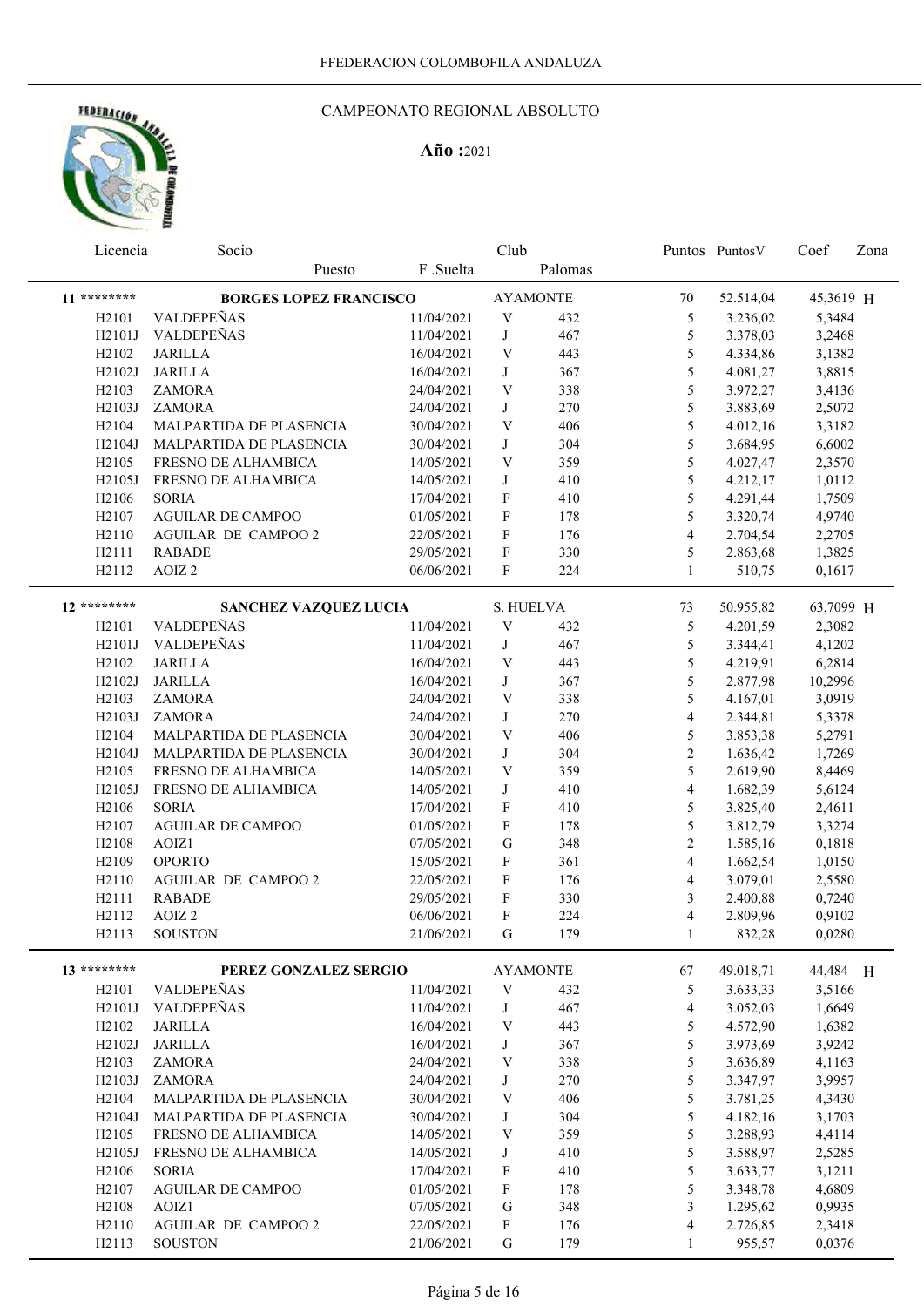

| Licencia           | Socio                        |            | Club                      |                 |                | Puntos Puntos V | Coef<br>Zona |  |
|--------------------|------------------------------|------------|---------------------------|-----------------|----------------|-----------------|--------------|--|
|                    | Puesto                       | F.Suelta   |                           | Palomas         |                |                 |              |  |
| 14 ********        | <b>GONZALEZ GOMEZ JAVIER</b> |            |                           | <b>AYAMONTE</b> | 64             | 48.887,23       | 34,4422 H    |  |
| H <sub>2101</sub>  | VALDEPEÑAS                   | 11/04/2021 | $\mathbf V$               | 432             | 5              | 4.206,29        | 1,3441       |  |
| H2101J             | VALDEPEÑAS                   | 11/04/2021 | J                         | 467             | 5              | 4.196,97        | 1,0398       |  |
| H2102              | <b>JARILLA</b>               | 16/04/2021 | $\ensuremath{\mathbf{V}}$ | 443             | 5              | 4.691,14        | 0,7961       |  |
| H2102J             | <b>JARILLA</b>               | 16/04/2021 | J                         | 367             | 5              | 4.329,55        | 2,5909       |  |
| H2103              | <b>ZAMORA</b>                | 24/04/2021 | $\mathbf V$               | 338             | $\overline{4}$ | 2.897,05        | 3,0273       |  |
| H2103J             | ZAMORA                       | 24/04/2021 | J                         | 270             | 5              | 3.599,67        | 3,3755       |  |
| H <sub>2</sub> 104 | MALPARTIDA DE PLASENCIA      | 30/04/2021 | V                         | 406             | 5              | 3.632,30        | 5,5673       |  |
| H2104J             | MALPARTIDA DE PLASENCIA      | 30/04/2021 | J                         | 304             | 5              | 4.226,89        | 2,7688       |  |
| H <sub>2105</sub>  | FRESNO DE ALHAMBICA          | 14/05/2021 | V                         | 359             | 5              | 3.016,87        | 5,4126       |  |
| H2105J             | FRESNO DE ALHAMBICA          | 14/05/2021 | J                         | 410             | 5              | 4.435,73        | 0,6288       |  |
| H <sub>2106</sub>  | <b>SORIA</b>                 | 17/04/2021 | $\boldsymbol{\mathrm{F}}$ | 410             | 5              | 3.885,46        | 2,6583       |  |
| H <sub>2107</sub>  | <b>AGUILAR DE CAMPOO</b>     | 01/05/2021 | F                         | 178             | $\overline{2}$ | 1.192,49        | 2,3148       |  |
| H <sub>2108</sub>  | AOIZ1                        | 07/05/2021 | ${\bf G}$                 | 348             | $\overline{2}$ | 995,34          | 0,6148       |  |
| H2109              | <b>OPORTO</b>                | 15/05/2021 | F                         | 361             | $\mathbf{1}$   | 940,79          | 0,0360       |  |
| H2110              | <b>AGUILAR DE CAMPOO 2</b>   | 22/05/2021 | $\mathbf F$               | 176             | $\overline{2}$ | 1.202,08        | 1,4181       |  |
| H2111              | <b>RABADE</b>                | 29/05/2021 | $\mathbf F$               | 330             | $\overline{2}$ | 1.143,01        | 0,5325       |  |
| H2112              | AOIZ <sub>2</sub>            | 06/06/2021 | $\mathbf F$               | 224             | $\mathbf{1}$   | 295,60          | 0,3165       |  |
| $15******$         | <b>LOPEZ MARTIN MANUELA</b>  |            |                           | <b>AYAMONTE</b> | 67             | 48.234,84       | 47,2641 H    |  |
| H <sub>2101</sub>  | VALDEPEÑAS                   | 11/04/2021 | $\ensuremath{\text{V}}$   | 432             | 5              | 3.906,44        | 2,4951       |  |
| H2101J             | VALDEPEÑAS                   | 11/04/2021 | J                         | 467             | 5              | 2.280,33        | 6,1457       |  |
| H2102              | <b>JARILLA</b>               | 16/04/2021 | V                         | 443             | 5              | 4.330,25        | 3,1705       |  |
| H2102J             | <b>JARILLA</b>               | 16/04/2021 | J                         | 367             | 5              | 3.380,30        | 5,7251       |  |
| H2103              | ZAMORA                       | 24/04/2021 | $\mathbf V$               | 338             | 5              | 4.166,26        | 2,4374       |  |
| H2103J             | <b>ZAMORA</b>                | 24/04/2021 | J                         | 270             | 5              | 3.291,47        | 3,7057       |  |
| H <sub>2</sub> 104 | MALPARTIDA DE PLASENCIA      | 30/04/2021 | $\ensuremath{\mathbf{V}}$ | 406             | 5              | 3.515,15        | 6,7706       |  |
| H2104J             | MALPARTIDA DE PLASENCIA      | 30/04/2021 | J                         | 304             | 5              | 3.748,82        | 6,0948       |  |
| H <sub>2105</sub>  | FRESNO DE ALHAMBICA          | 14/05/2021 | $\mathbf V$               | 359             | $\mathbf{1}$   | 973,61          | 0,0201       |  |
| H2105J             | FRESNO DE ALHAMBICA          | 14/05/2021 | J                         | 410             | 5              | 4.048,93        | 1,6462       |  |
| H2106              | <b>SORIA</b>                 | 17/04/2021 | $\mathbf{F}$              | 410             | 5              | 4.553,33        | 1,1450       |  |
| H <sub>2107</sub>  | <b>AGUILAR DE CAMPOO</b>     | 01/05/2021 | F                         | 178             | 3              | 2.032,10        | 2,8960       |  |
| H2108              | AOIZ1                        | 07/05/2021 | G                         | 348             | $\mathbf{1}$   | 580,29          | 0,2691       |  |
| H <sub>2109</sub>  | <b>OPORTO</b>                | 15/05/2021 | $\boldsymbol{\mathrm{F}}$ | 361             | $\overline{2}$ | 1.279,87        | 0,2731       |  |
| H <sub>2110</sub>  | <b>AGUILAR DE CAMPOO 2</b>   | 22/05/2021 | $\mathbf F$               | 176             | 5              | 2.997,79        | 3,6633       |  |
| H2111              | <b>RABADE</b>                | 29/05/2021 | $\mathbf F$               | 330             | 3              | 1.897,81        | 0,5779       |  |
| H2112              | AOIZ <sub>2</sub>            | 06/06/2021 | ${\bf F}$                 | 224             | $\overline{2}$ | 1.252,09        | 0,2285       |  |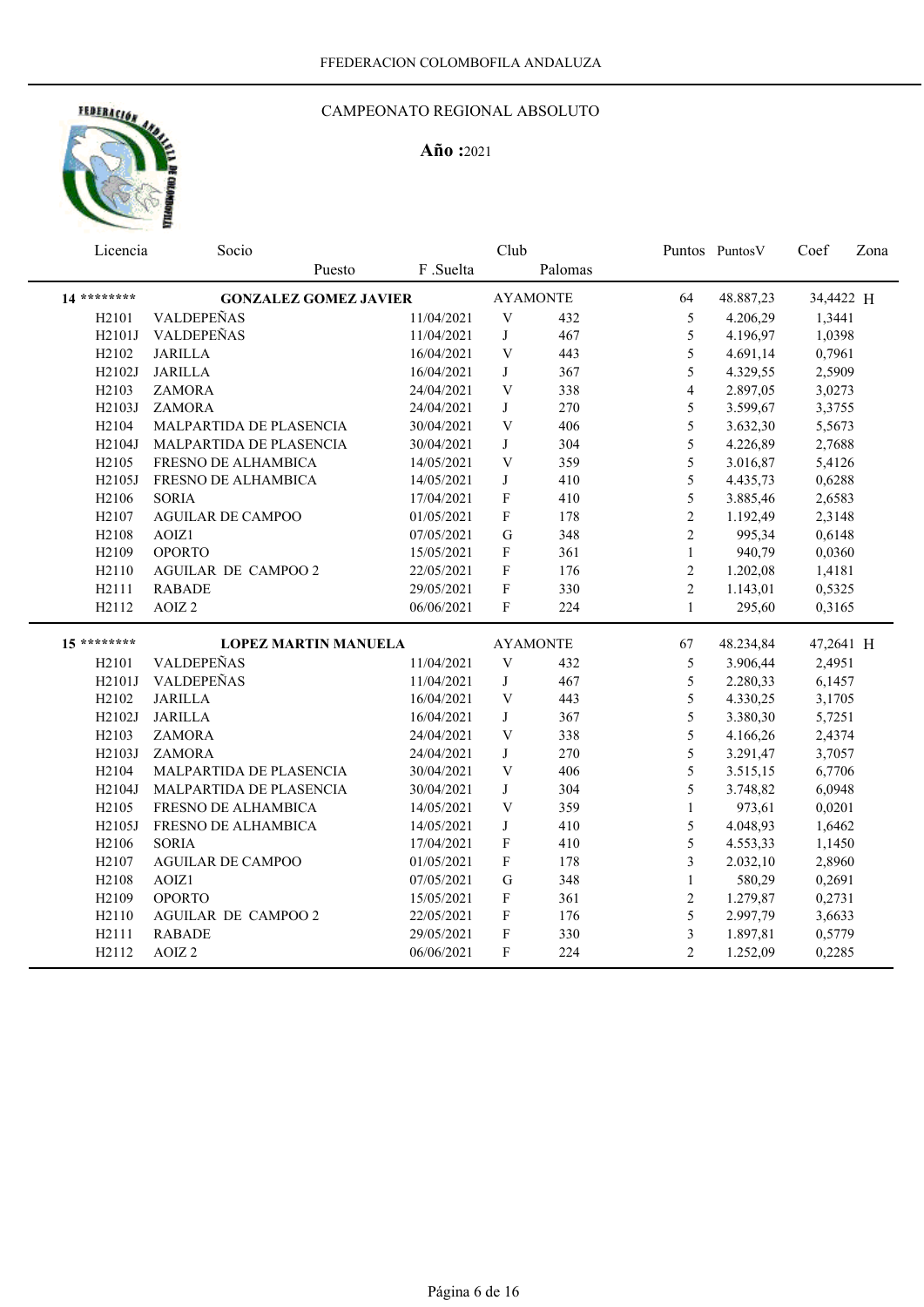

| Licencia                       | Socio                         |            | Club                      |                   |                         | Puntos PuntosV | Coef      | Zona |
|--------------------------------|-------------------------------|------------|---------------------------|-------------------|-------------------------|----------------|-----------|------|
|                                | Puesto                        | F .Suelta  |                           | Palomas           |                         |                |           |      |
| 16 ********                    | <b>GONZALEZ LOCIGA MANUEL</b> |            |                           | <b>AYAMONTE</b>   | 67                      | 48.156,87      | 53,9675 H |      |
| H <sub>2101</sub>              | VALDEPEÑAS                    | 11/04/2021 | V                         | 432               | 5                       | 3.679,12       | 3,4368    |      |
| H2101J                         | VALDEPEÑAS                    | 11/04/2021 | $\bf J$                   | 467               | 5                       | 3.345,11       | 3,4051    |      |
| H2102                          | <b>JARILLA</b>                | 16/04/2021 | $\ensuremath{\text{V}}$   | 443               | 5                       | 4.455,19       | 2,2547    |      |
| H2102J                         | <b>JARILLA</b>                | 16/04/2021 | J                         | 367               | 5                       | 3.863,75       | 5,0282    |      |
| H <sub>2103</sub>              | <b>ZAMORA</b>                 | 24/04/2021 | $\ensuremath{\text{V}}$   | 338               | 5                       | 3.825,28       | 4,0553    |      |
| H2103J                         | <b>ZAMORA</b>                 | 24/04/2021 | J                         | 270               | 3                       | 1.656,68       | 3,1167    |      |
| H <sub>2104</sub>              | MALPARTIDA DE PLASENCIA       | 30/04/2021 | $\ensuremath{\text{V}}$   | 406               | 5                       | 3.695,28       | 5,3127    |      |
| H2104J                         | MALPARTIDA DE PLASENCIA       | 30/04/2021 | J                         | 304               | 5                       | 3.209,25       | 9,8432    |      |
| H <sub>2105</sub>              | FRESNO DE ALHAMBICA           | 14/05/2021 | $\ensuremath{\text{V}}$   | 359               | 5                       | 3.422,57       | 4,3234    |      |
| H2105J                         | FRESNO DE ALHAMBICA           | 14/05/2021 | J                         | 410               | 5                       | 3.652,23       | 2,9022    |      |
| H <sub>2106</sub>              | <b>SORIA</b>                  | 17/04/2021 | $\boldsymbol{\mathrm{F}}$ | 410               | 5                       | 4.046,96       | 2,1961    |      |
| H2107                          | <b>AGUILAR DE CAMPOO</b>      | 01/05/2021 | F                         | 178               | 5                       | 3.627,71       | 4,0097    |      |
| H <sub>2108</sub>              | AOIZ1                         | 07/05/2021 | G                         | 348               | $\overline{2}$          | 1.338,84       | 0,3413    |      |
| H2110                          | AGUILAR DE CAMPOO 2           | 22/05/2021 | F                         | 176               | 5                       | 3.184,11       | 3,2425    |      |
| H2111                          | <b>RABADE</b>                 | 29/05/2021 | F                         | 330               | $\mathbf{1}$            | 414,90         | 0,4488    |      |
| H2112                          | AOIZ <sub>2</sub>             | 06/06/2021 | F                         | 224               | $\mathbf{1}$            | 739,89         | 0,0508    |      |
|                                |                               |            |                           |                   |                         |                |           |      |
| $17******$                     | <b>MELENO KOHL FLORENCIO</b>  |            |                           | <b>ITALICENSE</b> | 65                      | 46.216,28      | 44,6382 H |      |
| H <sub>2101</sub>              | VALDEPEÑAS                    | 11/04/2021 | $\ensuremath{\text{V}}$   | 432               | 5                       | 4.180,83       | 1,7075    |      |
| H2101J                         | VALDEPEÑAS                    | 11/04/2021 | J                         | 467               | 5                       | 3.075,32       | 4,9590    |      |
| H <sub>2</sub> 10 <sub>2</sub> | <b>JARILLA</b>                | 16/04/2021 | $\ensuremath{\text{V}}$   | 443               | 5                       | 3.469,01       | 9,3393    |      |
| H2102J                         | <b>JARILLA</b>                | 16/04/2021 | J                         | 367               | 5                       | 2.471,77       | 9,5062    |      |
| H2103                          | <b>ZAMORA</b>                 | 24/04/2021 | $\ensuremath{\text{V}}$   | 338               | 5                       | 3.815,23       | 4,1143    |      |
| H <sub>2</sub> 104             | MALPARTIDA DE PLASENCIA       | 30/04/2021 | $\ensuremath{\mathbf{V}}$ | 406               | 5                       | 4.010,27       | 3,2212    |      |
| H <sub>2105</sub>              | FRESNO DE ALHAMBICA           | 14/05/2021 | $\ensuremath{\text{V}}$   | 359               | 5                       | 4.303,34       | 1,5110    |      |
| H <sub>2106</sub>              | <b>SORIA</b>                  | 17/04/2021 | $\boldsymbol{\mathrm{F}}$ | 410               | 5                       | 4.386,79       | 0,6252    |      |
| H2107                          | <b>AGUILAR DE CAMPOO</b>      | 01/05/2021 | $\boldsymbol{\mathrm{F}}$ | 178               | $\overline{\mathbf{4}}$ | 2.674,74       | 3,5959    |      |
| H <sub>2108</sub>              | AOIZ1                         | 07/05/2021 | G                         | 348               | 5                       | 3.075,54       | 1,1728    |      |
| H2109                          | <b>OPORTO</b>                 | 15/05/2021 | $\boldsymbol{\mathrm{F}}$ | 361               | 5                       | 2.426,16       | 0,8973    |      |
| H <sub>2110</sub>              | AGUILAR DE CAMPOO 2           | 22/05/2021 | $\boldsymbol{\mathrm{F}}$ | 176               | 5                       | 3.924,05       | 2,5403    |      |
| H2111                          | <b>RABADE</b>                 | 29/05/2021 | $\boldsymbol{\mathrm{F}}$ | 330               | $\mathfrak{Z}$          | 2.076,51       | 0,9123    |      |
| H2112                          | AOIZ <sub>2</sub>             | 06/06/2021 | F                         | 224               | $\overline{3}$          | 2.326,72       | 0,5359    |      |
|                                |                               |            |                           |                   |                         |                |           |      |
| 18 ********                    | FRONCEDA AROZAMENA BRAULIO    |            |                           | <b>AYAMONTE</b>   | 72                      | 45.624,67      | 67,3424 H |      |
| H <sub>2</sub> 101             | VALDEPEÑAS                    | 11/04/2021 | V                         | 432               | 5                       | 2.877,24       | 7,7142    |      |
|                                | H2101J VALDEPEÑAS             | 11/04/2021 | J                         | 467               | 5                       | 3.282,76       | 3,9140    |      |
| H2102                          | <b>JARILLA</b>                | 16/04/2021 | V                         | 443               | 5                       | 3.740,64       | 6,3498    |      |
| H2102J                         | <b>JARILLA</b>                | 16/04/2021 | J                         | 367               | 5                       | 4.030,10       | 4,5464    |      |
| H2103                          | <b>ZAMORA</b>                 | 24/04/2021 | $\ensuremath{\text{V}}$   | 338               | 5                       | 3.790,40       | 4,0065    |      |
| H2103J                         | <b>ZAMORA</b>                 | 24/04/2021 | J                         | 270               | 5                       | 3.155,71       | 4,5980    |      |
| H <sub>2</sub> 104             | MALPARTIDA DE PLASENCIA       | 30/04/2021 | V                         | 406               | 5                       | 3.298,06       | 8,6447    |      |
| H2104J                         | MALPARTIDA DE PLASENCIA       | 30/04/2021 | J                         | 304               | 5                       | 3.199,44       | 9,7980    |      |
| H2105J                         | FRESNO DE ALHAMBICA           | 14/05/2021 | $\bf J$                   | 410               | 5                       | 2.456,10       | 5,2478    |      |
| H <sub>2106</sub>              | <b>SORIA</b>                  | 17/04/2021 | $\mathbf F$               | 410               | 5                       | 3.434,93       | 3,4244    |      |
| H <sub>2107</sub>              | <b>AGUILAR DE CAMPOO</b>      | 01/05/2021 | $\boldsymbol{\mathrm{F}}$ | 178               | $\mathbf{1}$            | 520,46         | 1,5123    |      |
| H2108                          | AOIZ1                         | 07/05/2021 | G                         | 348               | 3                       | 1.761,43       | 0,6556    |      |
| H2109                          | <b>OPORTO</b>                 | 15/05/2021 | $\boldsymbol{\mathrm{F}}$ | 361               | $\overline{c}$          | 1.356,27       | 0,2706    |      |
| H <sub>2110</sub>              | <b>AGUILAR DE CAMPOO 2</b>    | 22/05/2021 | $\boldsymbol{\mathrm{F}}$ | 176               | 5                       | 2.995,49       | 3,9696    |      |
| H <sub>2</sub> 111             | <b>RABADE</b>                 | 29/05/2021 | F                         | 330               | 5                       | 2.749,74       | 1,5412    |      |
| H2112                          | AOIZ <sub>2</sub>             | 06/06/2021 | F                         | 224               | 5                       | 2.253,61       | 1,0771    |      |
| H2113                          | <b>SOUSTON</b>                | 21/06/2021 | G                         | 179               |                         | 722,29         | 0,0722    |      |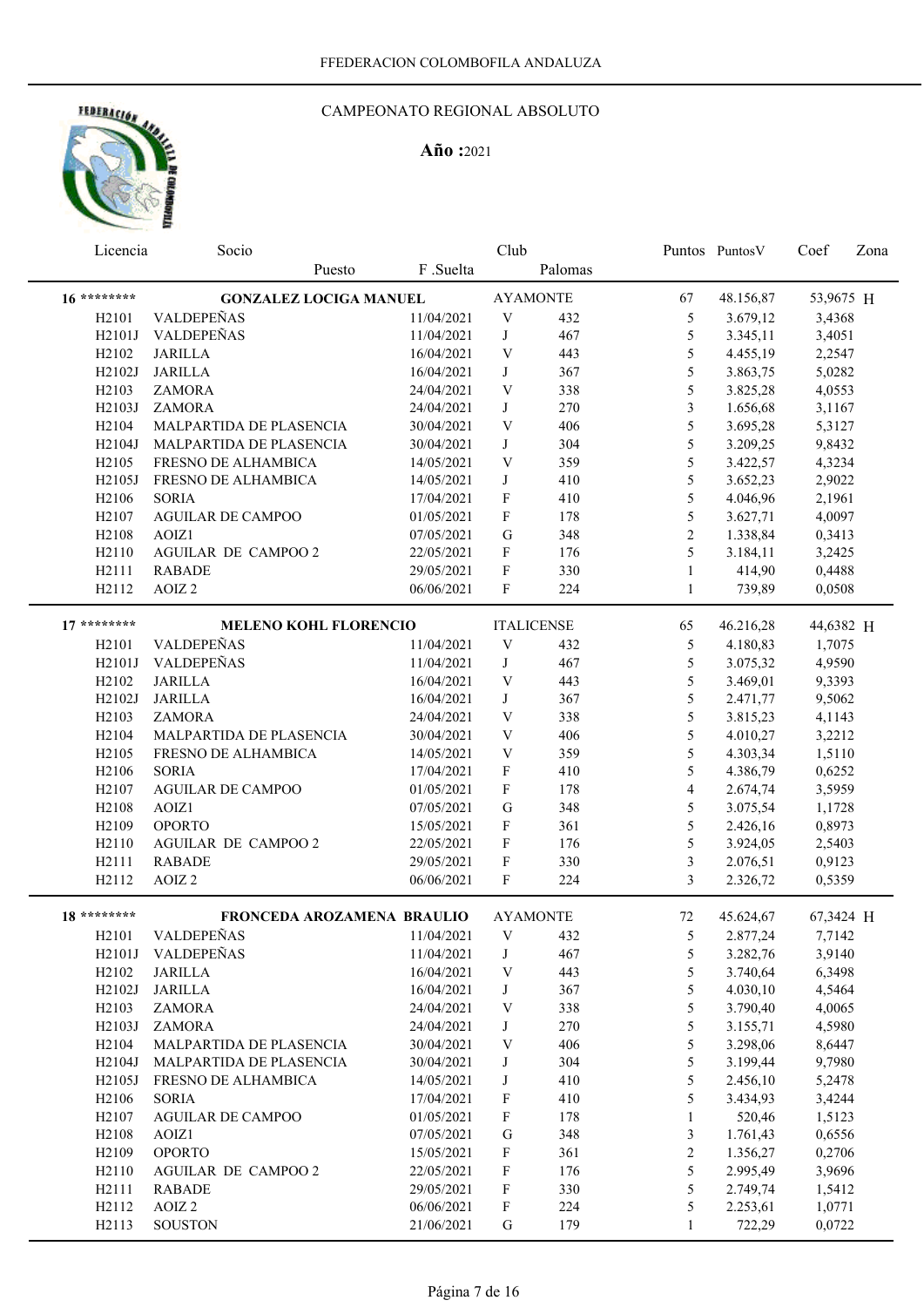

| Licencia           | Socio                      |            | Club                      |                 |                         | Puntos Puntos V | Coef      | Zona |
|--------------------|----------------------------|------------|---------------------------|-----------------|-------------------------|-----------------|-----------|------|
|                    | Puesto                     | F .Suelta  |                           | Palomas         |                         |                 |           |      |
| 19 ********        | PADRON DONIZ RAUL          |            |                           | <b>AYAMONTE</b> | 66                      | 45.107,01       | 53,1359 H |      |
| H <sub>2</sub> 101 | VALDEPEÑAS                 | 11/04/2021 | $\ensuremath{\mathbf{V}}$ | 432             | 5                       | 3.165,59        | 5,4786    |      |
| H2101J             | VALDEPEÑAS                 | 11/04/2021 | J                         | 467             | 5                       | 2.503,40        | 5,5232    |      |
| H2102              | <b>JARILLA</b>             | 16/04/2021 | V                         | 443             | 5                       | 3.578,13        | 6,4142    |      |
| H2102J             | <b>JARILLA</b>             | 16/04/2021 | J                         | 367             | 5                       | 4.060,96        | 3,8324    |      |
| H2103J             | <b>ZAMORA</b>              | 24/04/2021 | J                         | 270             | 5                       | 4.013,59        | 2,1491    |      |
| H <sub>2</sub> 104 | MALPARTIDA DE PLASENCIA    | 30/04/2021 | $\ensuremath{\mathbf{V}}$ | 406             | 5                       | 3.380,00        | 7,8742    |      |
| H2104J             | MALPARTIDA DE PLASENCIA    | 30/04/2021 | J                         | 304             | 5                       | 3.529,66        | 7,5629    |      |
| H2105J             | FRESNO DE ALHAMBICA        | 14/05/2021 | J                         | 410             | 5                       | 3.699,43        | 2,4461    |      |
| H <sub>2106</sub>  | <b>SORIA</b>               | 17/04/2021 | $\boldsymbol{\mathrm{F}}$ | 410             | 5                       | 4.114,24        | 2,1955    |      |
| H2107              | <b>AGUILAR DE CAMPOO</b>   | 01/05/2021 | $\boldsymbol{\mathrm{F}}$ | 178             | 5                       | 3.685,88        | 3,8829    |      |
| H2108              | AOIZ1                      | 07/05/2021 | ${\bf G}$                 | 348             | 5                       | 3.106,57        | 1,0025    |      |
| H2109              | <b>OPORTO</b>              | 15/05/2021 | $\boldsymbol{\mathrm{F}}$ | 361             | $\mathbf{1}$            | 702,45          | 0,0972    |      |
| H2110              | <b>AGUILAR DE CAMPOO 2</b> | 22/05/2021 | $\boldsymbol{\mathrm{F}}$ | 176             | $\overline{4}$          | 2.345,20        | 3,1265    |      |
| H2111              | <b>RABADE</b>              | 29/05/2021 | $\boldsymbol{\mathrm{F}}$ | 330             | 4                       | 2.072,68        | 1,2947    |      |
| H2112              | AOIZ <sub>2</sub>          | 06/06/2021 | F                         | 224             | 2                       | 1.149,23        | 0,2559    |      |
|                    |                            |            |                           |                 |                         |                 |           |      |
| $20*******$        | <b>BADEA ION</b>           |            |                           | S. HUELVA       | 62                      | 44.118,26       | 58,303 H  |      |
| H <sub>2101</sub>  | VALDEPEÑAS                 | 11/04/2021 | $\ensuremath{\text{V}}$   | 432             | 5                       | 4.452,46        | 0,8541    |      |
| H2101J             | VALDEPEÑAS                 | 11/04/2021 | J                         | 467             | $5\overline{)}$         | 3.951,24        | 2,1674    |      |
| H2102              | <b>JARILLA</b>             | 16/04/2021 | V                         | 443             | 5                       | 3.830,58        | 8,5666    |      |
| H2102J             | <b>JARILLA</b>             | 16/04/2021 | J                         | 367             | 3                       | 999,75          | 7,7456    |      |
| H <sub>2</sub> 103 | ZAMORA                     | 24/04/2021 | V                         | 338             | 5                       | 4.485,63        | 1,6624    |      |
| H2103J             | <b>ZAMORA</b>              | 24/04/2021 | J                         | 270             | 1                       | 727,49          | 1,0500    |      |
| H <sub>2</sub> 104 | MALPARTIDA DE PLASENCIA    | 30/04/2021 | $\ensuremath{\text{V}}$   | 406             | 5                       | 3.742,52        | 5,8692    |      |
| H2104J             | MALPARTIDA DE PLASENCIA    | 30/04/2021 | J                         | 304             | 5                       | 2.417,38        | 13,7231   |      |
| H <sub>2105</sub>  | FRESNO DE ALHAMBICA        | 14/05/2021 | $\ensuremath{\text{V}}$   | 359             | 5                       | 3.890,29        | 3,4420    |      |
| H2105J             | FRESNO DE ALHAMBICA        | 14/05/2021 | J                         | 410             | $\mathfrak{Z}$          | 1.305,23        | 4,0307    |      |
| H <sub>2106</sub>  | <b>SORIA</b>               | 17/04/2021 | $\mathbf F$               | 410             | 5                       | 3.861,25        | 2,3696    |      |
| H <sub>2107</sub>  | <b>AGUILAR DE CAMPOO</b>   | 01/05/2021 | $\mathbf F$               | 178             | 3                       | 2.226,19        | 2,2103    |      |
| H <sub>2108</sub>  | AOIZ1                      | 07/05/2021 | ${\bf G}$                 | 348             | $\mathbf{1}$            | 296,83          | 0,4319    |      |
| H2109              | <b>OPORTO</b>              | 15/05/2021 | $\mathbf F$               | 361             | $\overline{c}$          | 1.259,57        | 0,2570    |      |
| H2110              | AGUILAR DE CAMPOO 2        | 22/05/2021 | $\boldsymbol{\mathrm{F}}$ | 176             | $\overline{\mathbf{4}}$ | 3.026,35        | 2,5534    |      |
| H2111              | <b>RABADE</b>              | 29/05/2021 | F                         | 330             | 3                       | 2.188,09        | 0,9244    |      |
| H2112              | AOIZ <sub>2</sub>          | 06/06/2021 | F                         | 224             | $\overline{2}$          | 1.457,41        | 0,4453    |      |
|                    |                            |            |                           |                 |                         |                 |           |      |
| 21 ********        | NARANJO DIAZ ANTONIO JE    |            |                           | MANRIQUEÑO      | 55                      | 43.805,61       | 36,4771 H |      |
| H <sub>2101</sub>  | VALDEPEÑAS                 | 11/04/2021 | $\ensuremath{\text{V}}$   | 432             | 5                       | 3.901,22        | 3,2414    |      |
| H2101J             | VALDEPEÑAS                 | 11/04/2021 | J                         | 467             | 5                       | 3.625,25        | 3,4582    |      |
| H2102              | <b>JARILLA</b>             | 16/04/2021 | V                         | 443             | 5                       | 4.247,87        | 5,5572    |      |
| H2102J             | <b>JARILLA</b>             | 16/04/2021 | J                         | 367             | 5                       | 3.888,47        | 6,0712    |      |
| H2103              | <b>ZAMORA</b>              | 24/04/2021 | V                         | 338             | 5                       | 3.539,69        | 5,5741    |      |
| H2103J             | <b>ZAMORA</b>              | 24/04/2021 | J                         | 270             | 5                       | 4.301,02        | 3,1566    |      |
| H <sub>2</sub> 104 | MALPARTIDA DE PLASENCIA    | 30/04/2021 | V                         | 406             | 5                       | 4.376,80        | 1,5374    |      |
| H2104J             | MALPARTIDA DE PLASENCIA    | 30/04/2021 | J                         | 304             | $\sqrt{5}$              | 4.580,99        | 1,0052    |      |
| H2105              | FRESNO DE ALHAMBICA        | 14/05/2021 | V                         | 359             | $\sqrt{5}$              | 4.116,49        | 2,1756    |      |
| H2106              | <b>SORIA</b>               | 17/04/2021 | $\mathbf F$               | 410             | 3                       | 1.963,73        | 1,8369    |      |
| H2107              | <b>AGUILAR DE CAMPOO</b>   | 01/05/2021 | $\boldsymbol{\mathrm{F}}$ | 178             | 3                       | 2.333,70        | 1,7965    |      |
| H2108              | AOIZ1                      | 07/05/2021 | G                         | 348             | $\mathbf{1}$            | 544,29          | 0,3205    |      |
| H2110              | <b>AGUILAR DE CAMPOO 2</b> | 22/05/2021 | $\boldsymbol{\mathrm{F}}$ | 176             | $\mathbf{1}$            | 857,79          | 0,2760    |      |
| H2111              | <b>RABADE</b>              | 29/05/2021 | $\boldsymbol{\mathrm{F}}$ | 330             | 2                       | 1.528,30        | 0,4703    |      |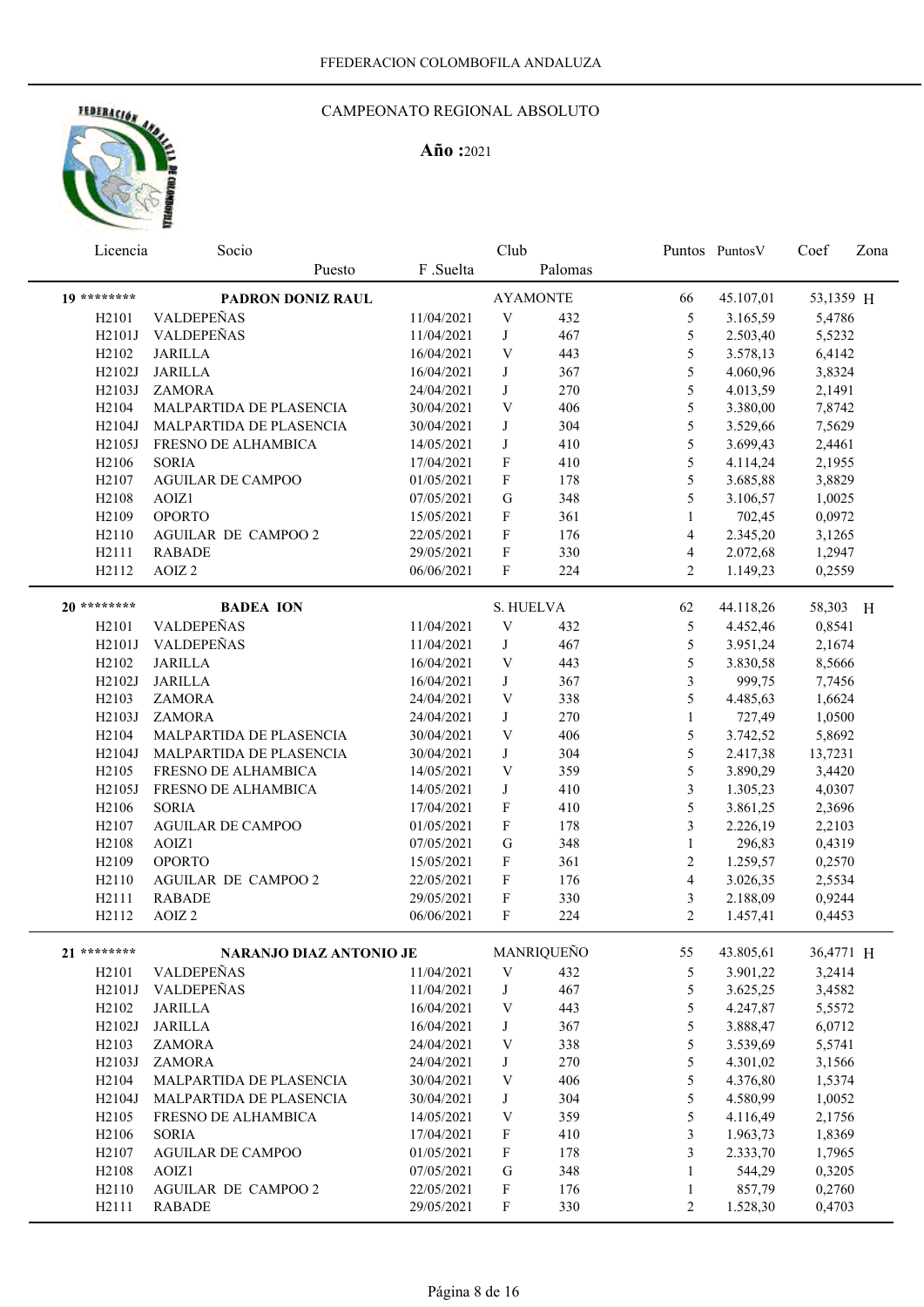

| Licencia                               | Socio                             |                          | Club                           |                 |                                  | Puntos Puntos V      | Coef             | Zona |
|----------------------------------------|-----------------------------------|--------------------------|--------------------------------|-----------------|----------------------------------|----------------------|------------------|------|
|                                        | Puesto                            | F .Suelta                |                                | Palomas         |                                  |                      |                  |      |
| 22 ********                            | DE LA CRUZ BAYO ANTONIO           |                          |                                | <b>AYAMONTE</b> | 69                               | 43.182,18            | 71,0267 H        |      |
| H <sub>2</sub> 101                     | VALDEPEÑAS                        | 11/04/2021               | $\ensuremath{\mathbf{V}}$      | 432             | 5                                | 2.689,10             | 7,5979           |      |
| H2101J                                 | VALDEPEÑAS                        | 11/04/2021               | $\bf J$                        | 467             | 5                                | 3.336,02             | 3,6959           |      |
| H <sub>2</sub> 10 <sub>2</sub>         | <b>JARILLA</b>                    | 16/04/2021               | $\ensuremath{\text{V}}$        | 443             | 5                                | 3.579,10             | 7,6981           |      |
| H2102J                                 | <b>JARILLA</b>                    | 16/04/2021               | $\bf J$                        | 367             | 5                                | 3.114,94             | 7,5718           |      |
| H <sub>2</sub> 103                     | <b>ZAMORA</b>                     | 24/04/2021               | $\ensuremath{\text{V}}$        | 338             | $\mathfrak{Z}$                   | 1.773,33             | 3,7441           |      |
| H2103J                                 | <b>ZAMORA</b>                     | 24/04/2021               | J                              | 270             | $\sqrt{5}$                       | 3.549,77             | 3,6721           |      |
| H <sub>2</sub> 104                     | MALPARTIDA DE PLASENCIA           | 30/04/2021               | $\ensuremath{\mathbf{V}}$      | 406             | $\sqrt{5}$                       | 3.537,08             | 6,5326           |      |
| H2104J                                 | MALPARTIDA DE PLASENCIA           | 30/04/2021               | J                              | 304             | 5                                | 3.212,49             | 9,5925           |      |
| H <sub>2105</sub>                      | FRESNO DE ALHAMBICA               | 14/05/2021               | V                              | 359             | 5                                | 3.402,52             | 4,5493           |      |
| H2105J                                 | FRESNO DE ALHAMBICA               | 14/05/2021               | J                              | 410             | 5                                | 3.721,16             | 2,6018           |      |
| H <sub>2106</sub>                      | <b>SORIA</b>                      | 17/04/2021               | $\mathbf F$                    | 410             | 5                                | 3.722,23             | 2,9964           |      |
| H <sub>2107</sub>                      | <b>AGUILAR DE CAMPOO</b>          | 01/05/2021               | $\boldsymbol{\mathrm{F}}$      | 178             | $\overline{2}$                   | 1.059,23             | 2,9178           |      |
| H <sub>2108</sub>                      | AOIZ1                             | 07/05/2021               | ${\bf G}$                      | 348             | $\overline{2}$                   | 1.202,98             | 0,5107           |      |
| H2110                                  | <b>AGUILAR DE CAMPOO 2</b>        | 22/05/2021               | $\boldsymbol{\mathrm{F}}$      | 176             | 5                                | 2.570,58             | 4,9999           |      |
| H2111                                  | <b>RABADE</b>                     | 29/05/2021               | $\mathbf F$                    | 330             | 3                                | 1.484,79             | 1,0834           |      |
| H2112                                  | AOIZ <sub>2</sub>                 | 06/06/2021               | $\boldsymbol{\mathrm{F}}$      | 224             | $\overline{4}$                   | 1.226,86             | 1,2624           |      |
|                                        |                                   |                          |                                |                 |                                  |                      |                  |      |
| 23 ********                            | <b>LOPEZ SALGUERO MIGUEL</b>      |                          |                                | <b>AYAMONTE</b> | 51                               | 42.895,43            | 17,6434 H        |      |
| H <sub>2</sub> 101                     | VALDEPEÑAS                        | 11/04/2021               | V                              | 432             | 5                                | 3.900,68             | 3,0411           |      |
| H2101J                                 | VALDEPEÑAS                        | 11/04/2021               | J                              | 467             | 5                                | 4.199,03             | 1,3671           |      |
| H2102                                  | <b>JARILLA</b>                    | 16/04/2021               | $\ensuremath{\text{V}}$        | 443             | 5                                | 4.776,98             | 0,5276           |      |
| H2102J                                 | <b>JARILLA</b>                    | 16/04/2021               | J                              | 367             | 5                                | 4.344,66             | 2,3297           |      |
| H2103                                  | <b>ZAMORA</b>                     | 24/04/2021               | V                              | 338             | $\overline{c}$                   | 1.741,50             | 0,5886           |      |
| H2103J                                 | <b>ZAMORA</b>                     | 24/04/2021               | J                              | 270             | 5                                | 3.801,55             | 2,5908           |      |
| H2104J                                 | MALPARTIDA DE PLASENCIA           | 30/04/2021               | $\bf J$                        | 304             | $\mathfrak s$                    | 4.269,49             | 2,6700           |      |
| H2105J                                 | FRESNO DE ALHAMBICA               | 14/05/2021               | J                              | 410             | $\sqrt{5}$                       | 4.284,94             | 1,0664           |      |
| H <sub>2106</sub>                      | <b>SORIA</b>                      | 17/04/2021               | $\mathbf F$                    | 410             | $\sqrt{5}$                       | 4.600,30             | 0,9586           |      |
| H <sub>2107</sub>                      | <b>AGUILAR DE CAMPOO</b>          | 01/05/2021               | $\mathbf F$                    | 178             | 3                                | 2.490,47             | 1,4705           |      |
| H <sub>2108</sub>                      | AOIZ1                             | 07/05/2021               | G                              | 348             | $\mathfrak{Z}$                   | 2.120,95             | 0,3968           |      |
| H <sub>2110</sub>                      | <b>AGUILAR DE CAMPOO 2</b>        | 22/05/2021               | F                              | 176             | 3                                | 2.364,88             | 0,6362           |      |
| 24 ********                            | <b>CONSTANTIN POPOVICI MIHAI</b>  |                          | S. HUELVA                      |                 | 60                               | 40.853,38            | 57,4321 H        |      |
| H <sub>2</sub> 101                     | VALDEPEÑAS                        | 11/04/2021               | V                              |                 | 5                                | 3.339,38             | 5,9937           |      |
| H2101J                                 | VALDEPEÑAS                        | 11/04/2021               | J                              | 432<br>467      | 5                                | 3.187,66             | 4,7894           |      |
| H2102                                  | JARILLA                           | 16/04/2021               | V                              | 443             | 5                                |                      |                  |      |
|                                        | H2102J JARILLA                    |                          |                                |                 |                                  | 4.520,23             | 3,7646           |      |
|                                        |                                   | 16/04/2021               | J                              | 367             | 4                                | 2.283,77<br>3.301,47 | 8,3716           |      |
| H <sub>2</sub> 103                     | ZAMORA<br><b>ZAMORA</b>           | 24/04/2021<br>24/04/2021 | V<br>J                         | 338             | 5<br>$\mathbf{1}$                |                      | 5,0328           |      |
| H2103J<br>H <sub>2</sub> 104           |                                   |                          | V                              | 270<br>406      |                                  | 786,75<br>4.151,74   | 0,9176           |      |
|                                        | MALPARTIDA DE PLASENCIA           | 30/04/2021               |                                |                 | 5                                |                      | 3,1186           |      |
| H2104J                                 | MALPARTIDA DE PLASENCIA           | 30/04/2021               | J                              | 304             | $\overline{4}$                   | 3.083,99<br>2.619,09 | 4,8159           |      |
| H <sub>2105</sub>                      | FRESNO DE ALHAMBICA               | 14/05/2021               | V                              | 359             | 5                                |                      | 7,8615           |      |
| H2105J                                 | FRESNO DE ALHAMBICA               | 14/05/2021               | J                              | 410<br>410      | 5                                | 3.300,32<br>3.701,35 | 3,9209           |      |
| H <sub>2106</sub>                      | <b>SORIA</b>                      | 17/04/2021               | F                              |                 | 5                                |                      | 2,8136           |      |
| H <sub>2107</sub><br>H <sub>2108</sub> | <b>AGUILAR DE CAMPOO</b><br>AOIZ1 | 01/05/2021               | $\mathbf{F}$                   | 178<br>348      | $\overline{2}$<br>$\overline{2}$ | 1.448,02<br>1.028,81 | 1,5053<br>0,6579 |      |
| H2109                                  | <b>OPORTO</b>                     | 07/05/2021<br>15/05/2021 | G                              | 361             | $\mathbf{1}$                     | 505,32               | 0,2097           |      |
| H <sub>2110</sub>                      | AGUILAR DE CAMPOO 2               | 22/05/2021               | $\boldsymbol{\mathrm{F}}$<br>F | 176             | $\overline{2}$                   | 1.237,06             | 2,0138           |      |
| H2111                                  | <b>RABADE</b>                     | 29/05/2021               | $\mathbf{F}$                   | 330             | 3                                | 1.589,68             | 1,4759           |      |
| H2112                                  | AOIZ <sub>2</sub>                 | 06/06/2021               | F                              | 224             | 1                                | 768,74               | 0,1693           |      |
|                                        |                                   |                          |                                |                 |                                  |                      |                  |      |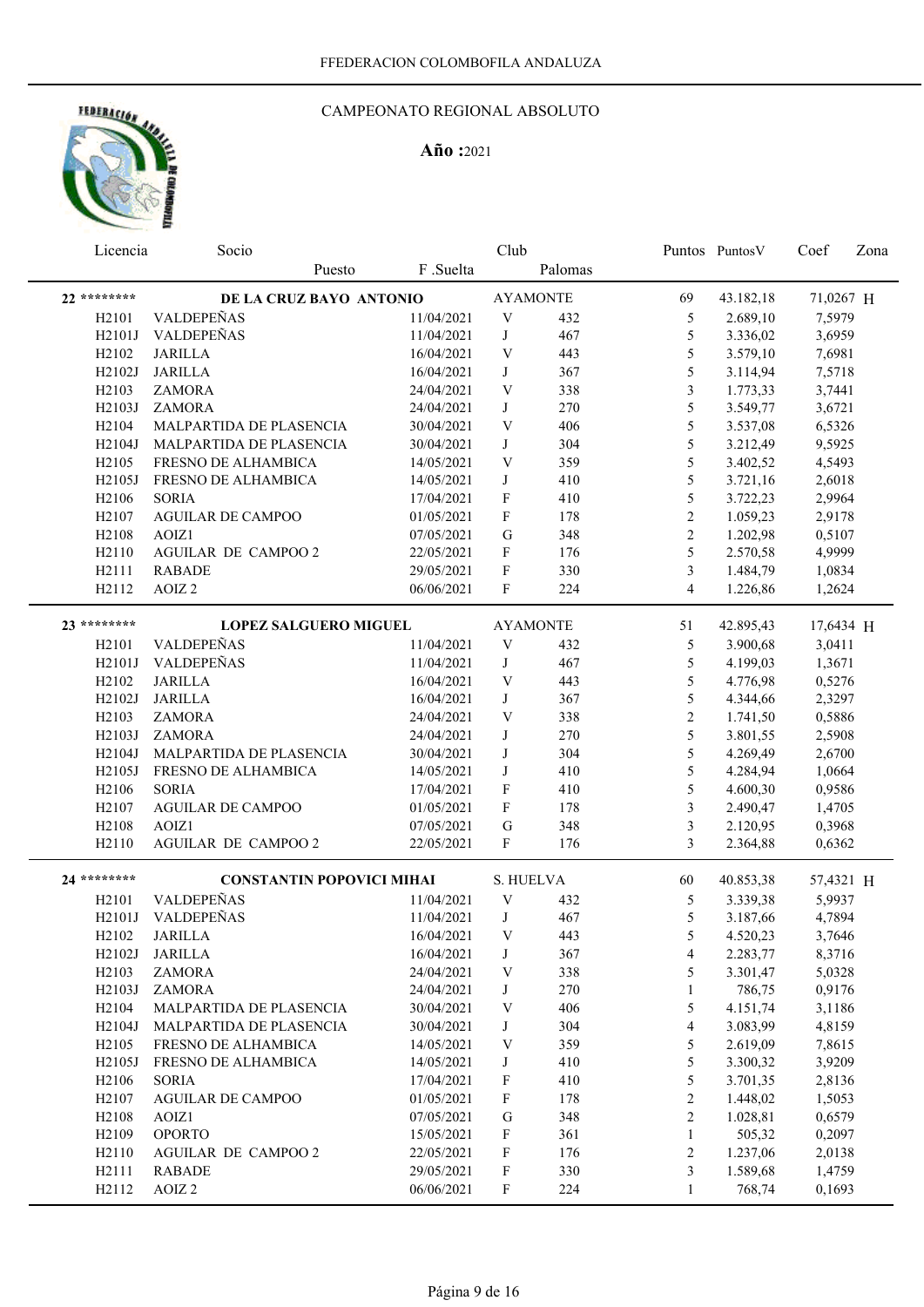

| Licencia           | Socio                                          |            | Club                      |                        |                         | Puntos Puntos V       | Coef                | Zona |
|--------------------|------------------------------------------------|------------|---------------------------|------------------------|-------------------------|-----------------------|---------------------|------|
|                    | Puesto                                         | F.Suelta   |                           | Palomas                |                         |                       |                     |      |
| 25 ********        | <b>SEDA CASIMIRO FRANCISCO</b>                 |            |                           | <b>AYAMONTE</b>        | 58                      | 39.678,74             | 45,2757 H           |      |
| H <sub>2</sub> 101 | VALDEPEÑAS                                     | 11/04/2021 | V                         | 432                    | 5                       | 3.486,87              | 4,1471              |      |
| H2101J             | VALDEPEÑAS                                     | 11/04/2021 | J                         | 467                    | 3                       | 1.569,62              | 3,1767              |      |
| H <sub>2102</sub>  | <b>JARILLA</b>                                 | 16/04/2021 | $\ensuremath{\text{V}}$   | 443                    | 5                       | 4.265,17              | 3,5075              |      |
| H2102J             | <b>JARILLA</b>                                 | 16/04/2021 | $_{\rm J}$                | 367                    | $\mathfrak{Z}$          | 1.372,35              | 5,3192              |      |
| H2103              | ZAMORA                                         | 24/04/2021 | $\ensuremath{\mathbf{V}}$ | 338                    | 5                       | 4.254,20              | 1,9933              |      |
| H2103J             | <b>ZAMORA</b>                                  | 24/04/2021 | $_{\rm J}$                | 270                    | $\overline{\mathbf{4}}$ | 2.100,76              | 4,1457              |      |
| H <sub>2</sub> 104 | MALPARTIDA DE PLASENCIA                        | 30/04/2021 | $\ensuremath{\text{V}}$   | 406                    | 5                       | 3.917,46              | 3,3717              |      |
| H2104J             | MALPARTIDA DE PLASENCIA                        | 30/04/2021 | J                         | 304                    | $\mathfrak{Z}$          | 2.130,51              | 4,2638              |      |
| H <sub>2105</sub>  | FRESNO DE ALHAMBICA                            | 14/05/2021 | $\ensuremath{\text{V}}$   | 359                    | 5                       | 3.934,63              | 2,2365              |      |
| H2105J             | FRESNO DE ALHAMBICA                            | 14/05/2021 | J                         | 410                    | $\overline{4}$          | 2.037,35              | 3,3804              |      |
| H2106              | <b>SORIA</b>                                   | 17/04/2021 | $\boldsymbol{\mathrm{F}}$ | 410                    | 5                       | 3.668,22              | 3,0629              |      |
| H2107              | <b>AGUILAR DE CAMPOO</b>                       | 01/05/2021 | $\boldsymbol{\mathrm{F}}$ | 178                    | $\overline{\mathbf{4}}$ | 2.896,54              | 3,1130              |      |
| H2108              | AOIZ1                                          | 07/05/2021 | G                         | 348                    | $\mathbf{1}$            | 848,11                | 0,0357              |      |
| H2109              | <b>OPORTO</b>                                  | 15/05/2021 | $\mathbf F$               | 361                    | $\mathbf{1}$            | 605,50                | 0,1565              |      |
| H2110              | AGUILAR DE CAMPOO 2                            | 22/05/2021 | F                         | 176                    | 3                       | 1.713,20              | 2,5522              |      |
| H2111              | <b>RABADE</b>                                  | 29/05/2021 | F                         | 330                    | $\overline{2}$          | 878,25                | 0,8135              |      |
|                    |                                                |            |                           |                        |                         |                       |                     |      |
| 26 ********        | RODRIGUEZ RODRIGUEZ ANTONIO                    |            |                           | <b>AYAMONTE</b>        | 59                      | 39.101,58             | 48,2067 H           |      |
| H <sub>2</sub> 101 | VALDEPEÑAS                                     | 11/04/2021 | V                         | 432                    | 4                       | 0,00                  | 2,8818              |      |
| H2101J             | VALDEPEÑAS                                     | 11/04/2021 | J                         | 467                    | $\mathbf{1}$            | 698,14                | 0,6405              |      |
| H <sub>2102</sub>  | <b>JARILLA</b>                                 | 16/04/2021 | $\ensuremath{\mathbf{V}}$ | 443                    | 5                       | 3.654,37              | 6,8267              |      |
| H2102J             | <b>JARILLA</b>                                 | 16/04/2021 | J                         | 367                    | 5                       | 4.165,72              | 3,7702              |      |
| H2103              | ZAMORA                                         | 24/04/2021 | $\ensuremath{\mathbf{V}}$ | 338                    | 5                       | 3.572,82              | 4,9618              |      |
| H2103J             | <b>ZAMORA</b>                                  | 24/04/2021 | $_{\rm J}$                | 270                    | 5                       | 3.648,24              | 3,4685              |      |
| H <sub>2</sub> 104 | MALPARTIDA DE PLASENCIA                        | 30/04/2021 | $\ensuremath{\mathbf{V}}$ | 406                    | 5                       | 3.637,69              | 5,7153              |      |
| H2104J             | MALPARTIDA DE PLASENCIA                        | 30/04/2021 | J                         | 304                    | 5                       | 4.102,69              | 3,8219              |      |
| H <sub>2105</sub>  | FRESNO DE ALHAMBICA                            | 14/05/2021 | $\ensuremath{\text{V}}$   | 359                    | 5                       | 3.266,15              | 5,0960              |      |
| H2105J             | FRESNO DE ALHAMBICA                            | 14/05/2021 | J                         | 410                    | 5                       | 3.830,36              | 2,2312              |      |
| H <sub>2106</sub>  | <b>SORIA</b>                                   | 17/04/2021 | $\boldsymbol{\mathrm{F}}$ | 410                    | 5                       | 3.438,25              | 3,5435              |      |
| H <sub>2107</sub>  | <b>AGUILAR DE CAMPOO</b>                       | 01/05/2021 | $\boldsymbol{\mathrm{F}}$ | 178                    | $\overline{c}$          | 1.299,63              | 2,0594              |      |
| H <sub>2108</sub>  | AOIZ1                                          | 07/05/2021 | ${\bf G}$                 | 348                    | $\overline{2}$          | 1.140,00              | 0,4807              |      |
| H2110              | AGUILAR DE CAMPOO 2                            | 22/05/2021 | $\mathbf F$               | 176                    | $\overline{\mathbf{3}}$ | 1.827,16              | 2,0739              |      |
| H2111              | <b>RABADE</b>                                  | 29/05/2021 | F                         | 330                    | $\mathbf{1}$            | 585,60                | 0,2794              |      |
| H2112              | AOIZ <sub>2</sub>                              | 06/06/2021 | F                         | 224                    | $\mathbf{1}$            | 234,76                | 0,3559              |      |
| $27******$         |                                                |            |                           |                        |                         |                       |                     |      |
| H <sub>2</sub> 101 | <b>ESPOLIN SALIDO JUAN CARLO</b><br>VALDEPEÑAS | 11/04/2021 | $\ensuremath{\text{V}}$   | <b>AYAMONTE</b><br>432 | 58<br>5                 | 38.935,28<br>2.751,08 | 57,7556 H<br>7,1433 |      |
| H2101J             | VALDEPEÑAS                                     |            | J                         |                        | 5                       | 2.782,84              | 4,8590              |      |
| H2102              |                                                | 11/04/2021 | V                         | 467                    |                         | 3.709,28              |                     |      |
|                    | JARILLA                                        | 16/04/2021 |                           | 443                    | 5                       |                       | 6,5368              |      |
| H2102J             | <b>JARILLA</b>                                 | 16/04/2021 | J                         | 367                    | 5                       | 4.201,65              | 3,3425              |      |
| H <sub>2</sub> 103 | <b>ZAMORA</b>                                  | 24/04/2021 | V                         | 338                    | 5                       | 2.634,89              | 6,6072              |      |
| H2103J             | <b>ZAMORA</b>                                  | 24/04/2021 | J                         | 270                    | 5                       | 3.388,21              | 3,6129              |      |
| H <sub>2</sub> 104 | MALPARTIDA DE PLASENCIA                        | 30/04/2021 | V                         | 406                    | 5                       | 3.362,12              | 7,9044              |      |
| H2104J             | MALPARTIDA DE PLASENCIA                        | 30/04/2021 | J                         | 304                    | 5                       | 3.742,52              | 6,3551              |      |
| H2105              | FRESNO DE ALHAMBICA                            | 14/05/2021 | V                         | 359                    | 5                       | 3.296,06              | 4,4688              |      |
| H2105J             | FRESNO DE ALHAMBICA                            | 14/05/2021 | J                         | 410                    | 5                       | 3.736,39              | 2,3347              |      |
| H2106              | <b>SORIA</b>                                   | 17/04/2021 | F                         | 410                    | 3                       | 2.254,10              | 1,7555              |      |
| H2107              | <b>AGUILAR DE CAMPOO</b>                       | 01/05/2021 | $\boldsymbol{\mathrm{F}}$ | 178                    | 1                       | 566,20                | 1,2726              |      |
| H2108              | AOIZ1                                          | 07/05/2021 | G                         | 348                    | $\mathbf{1}$            | 752,27                | 0,0899              |      |
| H2110              | AGUILAR DE CAMPOO 2                            | 22/05/2021 | $\mathbf F$               | 176                    | 1                       | 481,93                | 1,0923              |      |
| H2111              | <b>RABADE</b>                                  | 29/05/2021 | $\boldsymbol{\mathrm{F}}$ | 330                    | $\overline{2}$          | 1.275,74              | 0,3806              |      |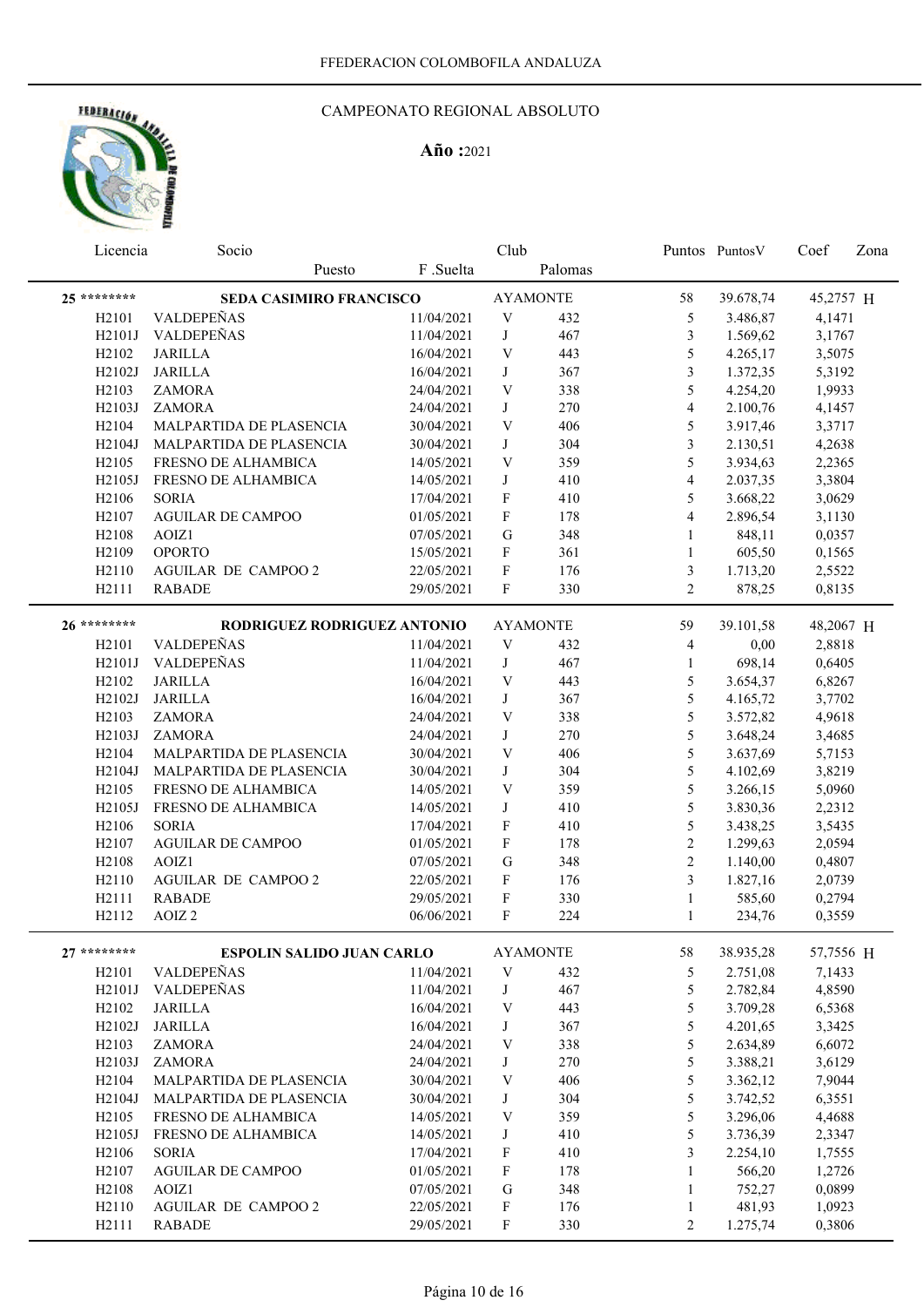

| Licencia                       | Socio                                   |            | Club                      |                 |                | Puntos Puntos V | Coef      | Zona |
|--------------------------------|-----------------------------------------|------------|---------------------------|-----------------|----------------|-----------------|-----------|------|
|                                | Puesto                                  | F.Suelta   |                           | Palomas         |                |                 |           |      |
| 28 *********                   | <b>ROMERO LEPE JOSE</b>                 |            |                           | MANRIQUEÑO      | 50             | 38.856,77       | 37,4721 H |      |
| H <sub>2</sub> 101             | VALDEPEÑAS                              | 11/04/2021 | $\ensuremath{\mathbf{V}}$ | 432             | 5              | 3.671,57        | 4,2827    |      |
| H2101J                         | VALDEPEÑAS                              | 11/04/2021 | $\bf J$                   | 467             | 5              | 2.885,44        | 5,8537    |      |
| H <sub>2</sub> 10 <sub>2</sub> | <b>JARILLA</b>                          | 16/04/2021 | $\ensuremath{\text{V}}$   | 443             | 5              | 4.218,70        | 5,3118    |      |
| H2102J                         | <b>JARILLA</b>                          | 16/04/2021 | J                         | 367             | 5              | 3.690,24        | 6,2274    |      |
| H <sub>2</sub> 103             | <b>ZAMORA</b>                           | 24/04/2021 | V                         | 338             | 5              | 3.983,57        | 3,3166    |      |
| H2103J                         | <b>ZAMORA</b>                           | 24/04/2021 | J                         | 270             | $\overline{c}$ | 1.415,75        | 2,0117    |      |
| H <sub>2</sub> 104             | MALPARTIDA DE PLASENCIA                 | 30/04/2021 | V                         | 406             | 5              | 4.689,14        | 0,6372    |      |
| H2104J                         | MALPARTIDA DE PLASENCIA                 | 30/04/2021 | J                         | 304             | 4              | 3.478,34        | 1,6507    |      |
| H <sub>2105</sub>              | FRESNO DE ALHAMBICA                     | 14/05/2021 | V                         | 359             | 5              | 3.941,16        | 3,1069    |      |
| H <sub>2106</sub>              | <b>SORIA</b>                            | 17/04/2021 | F                         | 410             | 4              | 3.366,80        | 1,0311    |      |
| H2107                          | <b>AGUILAR DE CAMPOO</b>                | 01/05/2021 | F                         | 178             | $\overline{c}$ | 1.462,84        | 1,5391    |      |
| H2110                          | AGUILAR DE CAMPOO 2                     | 22/05/2021 | $\mathbf{F}$              | 176             | $\overline{3}$ | 2.053,22        | 2,5032    |      |
| 29 ********                    | <b>MARQUEZ GUERRERO NESTOR</b>          |            |                           | <b>AYAMONTE</b> | 57             | 37.936,72       | 45,9154 H |      |
| H2101J                         | VALDEPEÑAS                              | 11/04/2021 | J                         | 467             | 3              | 1.110,03        | 4,3880    |      |
| H <sub>2</sub> 10 <sub>2</sub> | <b>JARILLA</b>                          | 16/04/2021 | V                         | 443             | 5              | 4.244,56        | 3,7220    |      |
| H2102J                         | <b>JARILLA</b>                          | 16/04/2021 | J                         | 367             | 3              | 1.687,33        | 4,7825    |      |
| H <sub>2</sub> 104             | MALPARTIDA DE PLASENCIA                 | 30/04/2021 | $\ensuremath{\text{V}}$   | 406             | 5              | 3.724,77        | 5,0129    |      |
| H2104J                         | MALPARTIDA DE PLASENCIA                 | 30/04/2021 | J                         | 304             | 5              | 3.310,79        | 9,0289    |      |
| H <sub>2105</sub>              | FRESNO DE ALHAMBICA                     | 14/05/2021 | $\ensuremath{\text{V}}$   | 359             | 5              | 3.390,92        | 4,4278    |      |
| H2105J                         | FRESNO DE ALHAMBICA                     | 14/05/2021 | J                         | 410             | 5              | 3.013,17        | 4,1076    |      |
| H <sub>2106</sub>              | <b>SORIA</b>                            | 17/04/2021 | $\mathbf F$               | 410             | 5              | 4.373,81        | 1,5480    |      |
| H2107                          | <b>AGUILAR DE CAMPOO</b>                | 01/05/2021 | F                         | 178             | 5              | 3.867,06        | 3,2066    |      |
| H2108                          | AOIZ1                                   | 07/05/2021 | G                         | 348             | 4              | 2.699,67        | 0,5826    |      |
| H2110                          | <b>AGUILAR DE CAMPOO 2</b>              | 22/05/2021 | F                         | 176             | 5              | 3.227,88        | 3,2090    |      |
| H2111                          | <b>RABADE</b>                           | 29/05/2021 | $\mathbf F$               | 330             | 4              | 2.113,82        | 1,1509    |      |
| H2112                          | AOIZ <sub>2</sub>                       | 06/06/2021 | F                         | 224             | 3              | 1.172,91        | 0,7486    |      |
| 30 ********                    | ******<br><b>FAMILIAS PAVON/BELTRAN</b> |            |                           | <b>AYAMONTE</b> | 53             | 36.844,69       | 44,2416 H |      |
| H <sub>2</sub> 101             | VALDEPEÑAS                              | 11/04/2021 | V                         | 432             | 5              | 3.183,96        | 5,9002    |      |
| H2101J                         | VALDEPEÑAS                              | 11/04/2021 | J                         | 467             | 5              | 3.147,42        | 4,0642    |      |
| H <sub>2</sub> 10 <sub>2</sub> | <b>JARILLA</b>                          | 16/04/2021 | V                         | 443             | 5              | 4.087,34        | 4,8223    |      |
| H2102J                         | <b>JARILLA</b>                          | 16/04/2021 | J                         | 367             | 5              | 3.998,60        | 4,5517    |      |
| H <sub>2</sub> 104             | MALPARTIDA DE PLASENCIA                 | 30/04/2021 | $\mathbf V$               | 406             | 5              | 3.933,39        | 3,2532    |      |
|                                | H2104J MALPARTIDA DE PLASENCIA          | 30/04/2021 | J                         | 304             | 5              | 3.663,72        | 6,6971    |      |
| H <sub>2105</sub>              | FRESNO DE ALHAMBICA                     | 14/05/2021 | V                         | 359             | 5              | 3.658,46        | 3,9709    |      |
| H2105J                         | FRESNO DE ALHAMBICA                     | 14/05/2021 | J                         | 410             | 5              | 3.479,07        | 2,9602    |      |
| H2106                          | <b>SORIA</b>                            | 17/04/2021 | F                         | 410             | 4              | 2.698,12        | 2,5510    |      |
| H2107                          | <b>AGUILAR DE CAMPOO</b>                | 01/05/2021 | F                         | 178             | $\overline{c}$ | 1.463,14        | 1,4925    |      |
| H2108                          | AOIZ1                                   | 07/05/2021 | G                         | 348             | 3              | 1.514,32        | 0,8411    |      |
| H2109                          | <b>OPORTO</b>                           | 15/05/2021 | F                         | 361             | 1              | 513,98          | 0,2133    |      |
| H2110                          | AGUILAR DE CAMPOO 2                     | 22/05/2021 | F                         | 176             | 3              | 1.503,17        | 2,9239    |      |
|                                |                                         |            |                           |                 |                |                 |           |      |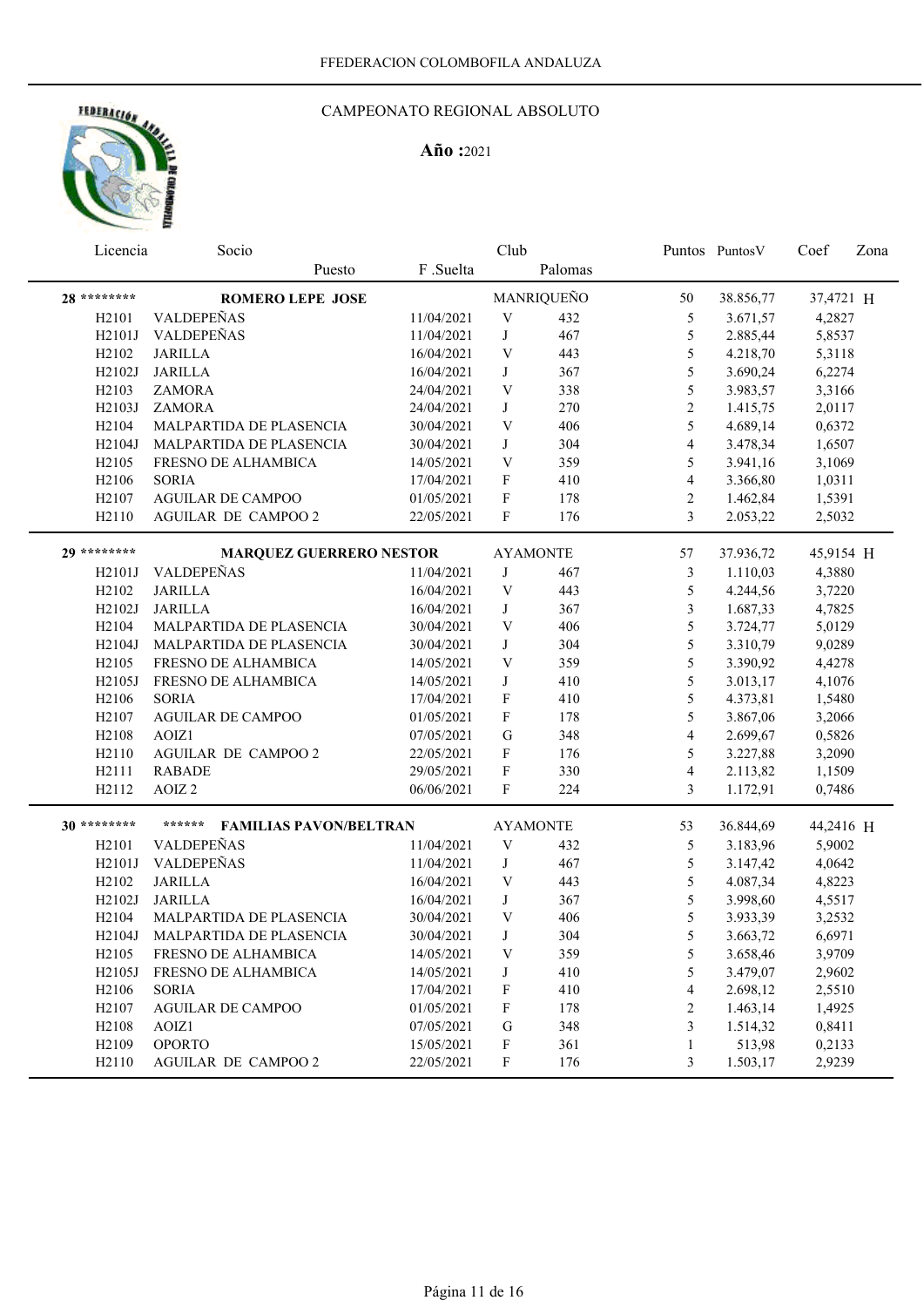

| Licencia                       | Socio                      |                          | Club                      |            |                  | Puntos Puntos V | Coef      | Zona |
|--------------------------------|----------------------------|--------------------------|---------------------------|------------|------------------|-----------------|-----------|------|
|                                | Puesto                     | F.Suelta                 |                           | Palomas    |                  |                 |           |      |
| 31 ********                    | <b>CALIN MARIAN</b>        |                          |                           | MANRIQUEÑO | 44               | 33.734,92       | 32,1912 H |      |
| H <sub>2</sub> 101             | VALDEPEÑAS                 | 11/04/2021               | $\mathbf V$               | 432        | 5                | 3.095,54        | 7,2568    |      |
| H2101J                         | VALDEPEÑAS                 | 11/04/2021               | J                         | 467        | 5                | 4.000,58        | 2,0504    |      |
| H2102                          | <b>JARILLA</b>             | 16/04/2021               | $\ensuremath{\mathbf{V}}$ | 443        | 5                | 4.475,48        | 3,6450    |      |
| H2102J                         | <b>JARILLA</b>             | 16/04/2021               | J                         | 367        | $\mathfrak s$    | 4.659,60        | 1,6318    |      |
| H2103                          | <b>ZAMORA</b>              | 24/04/2021               | $\mathbf V$               | 338        | 5                | 3.542,82        | 5,1965    |      |
| H <sub>2</sub> 104             | MALPARTIDA DE PLASENCIA    | 30/04/2021               | $\ensuremath{\mathbf{V}}$ | 406        | 5                | 3.895,86        | 3,9621    |      |
| H2106                          | <b>SORIA</b>               | 17/04/2021               | F                         | 410        | 3                | 2.520,47        | 0,7983    |      |
| H2107                          | <b>AGUILAR DE CAMPOO</b>   | 01/05/2021               | F                         | 178        | $\overline{4}$   | 2.604,58        | 3,9906    |      |
| H2108                          | AOIZ1                      | 07/05/2021               | G                         | 348        | 3                | 2.387,31        | 0,2928    |      |
| H2110                          | <b>AGUILAR DE CAMPOO 2</b> | 22/05/2021               | F                         | 176        | 3                | 1.712,24        | 3,3469    |      |
| H2113                          | <b>SOUSTON</b>             | 21/06/2021               | $\mathbf G$               | 179        | $\mathbf{1}$     | 840,44          | 0,0200    |      |
|                                |                            |                          |                           |            |                  |                 |           |      |
| 32 ********                    | <b>ECH CHARTY MOHAMMED</b> |                          |                           | MANRIQUEÑO | 44               | 32.423,96       | 38,4019 H |      |
| H <sub>2101</sub>              | VALDEPEÑAS                 | 11/04/2021               | $\mathbf V$               | 432        | 5                | 3.169,72        | 7,0755    |      |
| H2101J                         | VALDEPEÑAS                 | 11/04/2021               | J                         | 467        | 5                | 2.601,87        | 6,6984    |      |
| H <sub>2</sub> 10 <sub>2</sub> | <b>JARILLA</b>             | 16/04/2021               | V                         | 443        | 5                | 4.147,92        | 4,7702    |      |
| H2102J                         | <b>JARILLA</b>             | 16/04/2021               | J                         | 367        | 5                | 3.751,04        | 5,8675    |      |
| H2103                          | ZAMORA                     | 24/04/2021               | V                         | 338        | 5                | 3.574,57        | 4,9874    |      |
| H2103J                         | <b>ZAMORA</b>              | 24/04/2021               | J                         | 270        | 5                | 3.391,61        | 3,7194    |      |
| H <sub>2</sub> 104             | MALPARTIDA DE PLASENCIA    | 30/04/2021               | V                         | 406        | 5                | 4.586,74        | 0,7387    |      |
| H2104J                         | MALPARTIDA DE PLASENCIA    | 30/04/2021               | J                         | 304        | 5                | 4.608,67        | 1,1148    |      |
| H <sub>2106</sub>              | <b>SORIA</b>               | 17/04/2021               | F                         | 410        | $\overline{c}$   | 1.473,10        | 1,2880    |      |
| H2107                          | <b>AGUILAR DE CAMPOO</b>   | 01/05/2021               | $\boldsymbol{\mathrm{F}}$ | 178        | $\mathbf{1}$     | 777,50          | 0,6614    |      |
| H <sub>2110</sub>              | AGUILAR DE CAMPOO 2        | 22/05/2021               | $\mathbf{F}$              | 176        | $\mathbf{1}$     | 341,22          | 1,4806    |      |
| 33 ********                    | <b>HARRAK AHMED</b>        |                          |                           | MANRIQUEÑO | 40               | 31.826,56       | 15,0377 H |      |
| H <sub>2</sub> 101             | VALDEPEÑAS                 | 11/04/2021               | $\mathbf V$               | 432        | 5                | 3.878,25        | 3,3272    |      |
| H2101J                         | VALDEPEÑAS                 | 11/04/2021               | $_{\rm J}$                | 467        | $\sqrt{2}$       | 611,88          | 4,0097    |      |
| H2103                          | <b>ZAMORA</b>              |                          | $\ensuremath{\mathbf{V}}$ | 338        | 5                | 4.309,75        | 2,0205    |      |
| H <sub>2</sub> 104             | MALPARTIDA DE PLASENCIA    | 24/04/2021<br>30/04/2021 | $\mathbf V$               | 406        | 5                | 4.785,97        | 0,3833    |      |
| H2105                          | FRESNO DE ALHAMBICA        | 14/05/2021               | V                         | 359        | 5                | 4.357,59        | 1,1071    |      |
| H2107                          | <b>AGUILAR DE CAMPOO</b>   | 01/05/2021               | F                         | 178        | 5                | 4.703,59        | 0,4658    |      |
| H2108                          | AOIZ1                      | 07/05/2021               | G                         | 348        | $\overline{4}$   | 2.609,97        | 0,7589    |      |
| H2109                          | <b>OPORTO</b>              | 15/05/2021               | ${\bf F}$                 | 361        | 4                | 2.745,43        | 0,3434    |      |
| H <sub>2</sub> 110             | AGUILAR DE CAMPOO 2        | 22/05/2021               | F                         | 176        | 5                | 3.824,13        | 2,6218    |      |
|                                |                            |                          |                           |            |                  |                 |           |      |
| 34 ********                    | RAFAEL FLORIN CIUREA       |                          |                           | MANRIQUEÑO | 46               | 31.773,84       | 35,0998 H |      |
| H <sub>2101</sub>              | VALDEPEÑAS                 | 11/04/2021               | $\ensuremath{\mathbf{V}}$ | 432        | 3                | 1.774,73        | 4,5377    |      |
| H2101J                         | VALDEPEÑAS                 | 11/04/2021               | J                         | 467        | 5                | 3.477,62        | 3,6472    |      |
| H2103                          | <b>ZAMORA</b>              | 24/04/2021               | $\mathbf V$               | 338        | $\mathfrak s$    | 3.552,11        | 5,0336    |      |
| H2103J                         | <b>ZAMORA</b>              | 24/04/2021               | J                         | 270        | 5                | 3.497,66        | 3,8139    |      |
| H <sub>2104</sub>              | MALPARTIDA DE PLASENCIA    | 30/04/2021               | $\mathbf V$               | 406        | 5                | 3.656,26        | 5,2294    |      |
| H2104J                         | MALPARTIDA DE PLASENCIA    | 30/04/2021               | J                         | 304        | 5                | 4.184,30        | 3,0656    |      |
| H2105                          | FRESNO DE ALHAMBICA        | 14/05/2021               | $\mathbf V$               | 359        | $\mathbf{1}$     | 723,25          | 0,7771    |      |
| H2107                          | <b>AGUILAR DE CAMPOO</b>   | 01/05/2021               | F                         | 178        | $\mathfrak s$    | 3.553,56        | 4,1808    |      |
| H2108                          | AOIZ1                      | 07/05/2021               | ${\bf G}$                 | 348        | $\boldsymbol{2}$ | 1.313,20        | 0,3742    |      |
| H2109                          | OPORTO                     | 15/05/2021               | ${\bf F}$                 | 361        | $\sqrt{2}$       | 1.299,10        | 0,2671    |      |
| H2110                          | <b>AGUILAR DE CAMPOO 2</b> | 22/05/2021               | $\boldsymbol{\mathrm{F}}$ | 176        | $\overline{4}$   | 2.543,00        | 2,9164    |      |
| H2111                          | <b>RABADE</b>              | 29/05/2021               | ${\bf F}$                 | 330        | 3                | 1.272,61        | 1,1906    |      |
| H2113                          | <b>SOUSTON</b>             | 21/06/2021               | $\mathbf G$               | 179        | 1                | 926,44          | 0,0662    |      |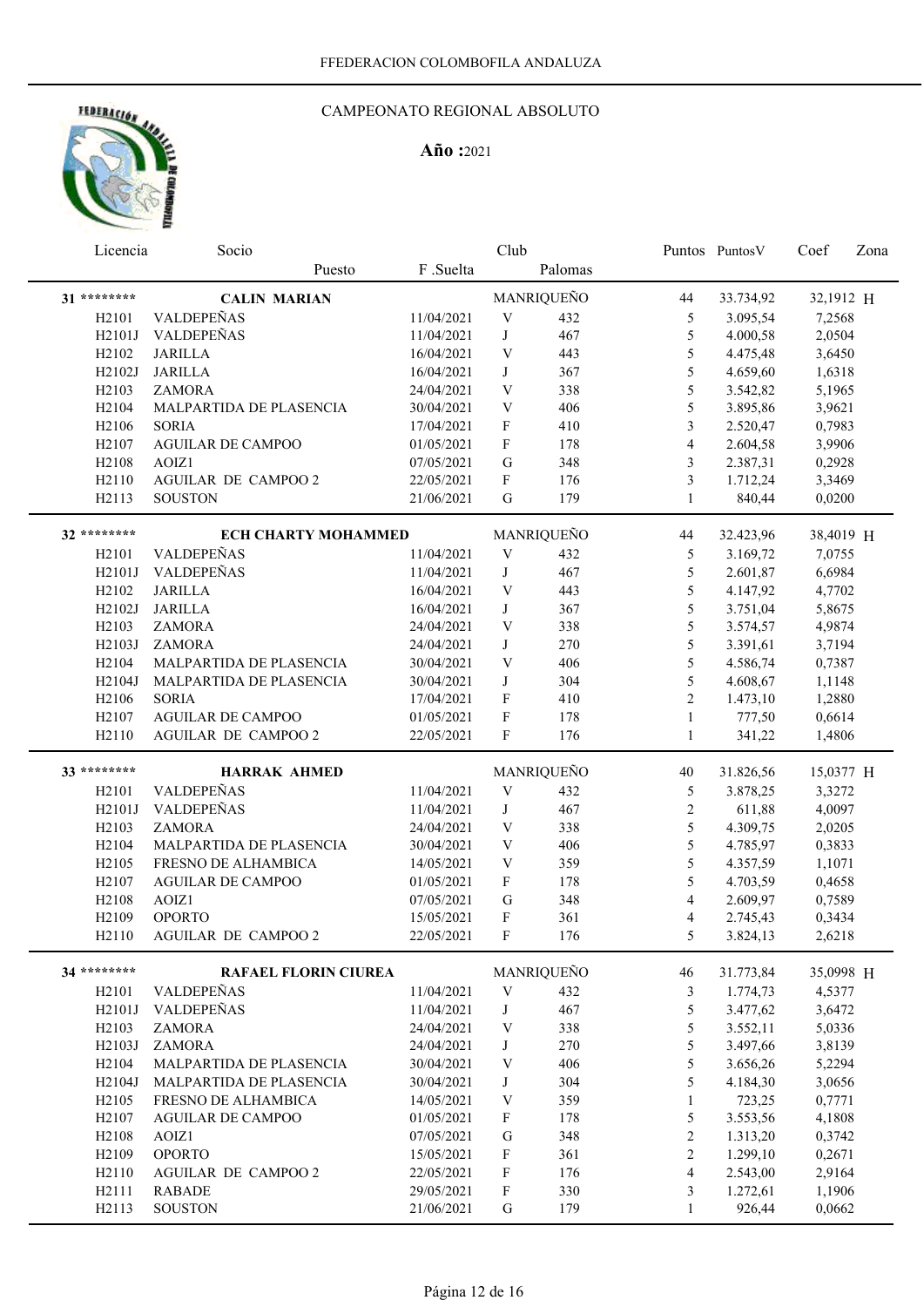# FEDERACIÓN **Ars**

## CAMPEONATO REGIONAL ABSOLUTO

|             | Licencia                       | Socio                                              |                          | Club                      |                 |                          | Puntos Puntos V      | Coef             | Zona |
|-------------|--------------------------------|----------------------------------------------------|--------------------------|---------------------------|-----------------|--------------------------|----------------------|------------------|------|
|             |                                | Puesto                                             | F .Suelta                |                           | Palomas         |                          |                      |                  |      |
| 35 ******** |                                | ORTA GONZALEZ BERNABE                              |                          |                           | <b>AYAMONTE</b> | 43                       | 30.450,53            | 44,3319 H        |      |
|             | H <sub>2101</sub>              | VALDEPEÑAS                                         | 11/04/2021               | $\mathbf V$               | 432             | 5                        | 2.992,78             | 6,3260           |      |
|             | H2101J                         | VALDEPEÑAS                                         | 11/04/2021               | J                         | 467             | 5                        | 3.174,85             | 3,8843           |      |
|             | H <sub>2</sub> 10 <sub>2</sub> | <b>JARILLA</b>                                     | 16/04/2021               | V                         | 443             | 5                        | 3.925,64             | 5,8657           |      |
|             | H2102J                         | <b>JARILLA</b>                                     | 16/04/2021               | J                         | 367             | 5                        | 3.810,82             | 5,1924           |      |
|             | H <sub>2</sub> 104             | MALPARTIDA DE PLASENCIA                            | 30/04/2021               | V                         | 406             | 5                        | 2.810,11             | 11,4015          |      |
|             | H2104J                         | MALPARTIDA DE PLASENCIA                            | 30/04/2021               | J                         | 304             | 5                        | 3.976,43             | 4,5198           |      |
|             | H <sub>2</sub> 105             | FRESNO DE ALHAMBICA                                | 14/05/2021               | V                         | 359             | 5                        | 3.492,53             | 3,9807           |      |
|             | H2105J                         | FRESNO DE ALHAMBICA                                | 14/05/2021               | J                         | 410             | 5                        | 4.023,67             | 1,3776           |      |
|             | H <sub>2106</sub>              | <b>SORIA</b>                                       | 17/04/2021               | $\mathbf F$               | 410             | 3                        | 2.243,70             | 1,7839           |      |
|             | 36 *********                   | APONTE TORONJO JUAN MANUE                          |                          |                           | <b>AYAMONTE</b> | 46                       | 30.312,02            | 45,3234 H        |      |
|             | H2101J                         | VALDEPEÑAS                                         | 11/04/2021               | J                         |                 | $\mathbf{1}$             |                      | 0,3747           |      |
|             | H <sub>2</sub> 10 <sub>2</sub> | <b>JARILLA</b>                                     | 16/04/2021               | V                         | 467<br>443      | 5                        | 786,70<br>3.804,54   | 6,6852           |      |
|             | H2102J                         | <b>JARILLA</b>                                     |                          |                           |                 |                          |                      |                  |      |
|             |                                |                                                    | 16/04/2021               | J<br>V                    | 367             | 5                        | 4.232,55<br>2.669,81 | 3,2440           |      |
|             | H <sub>2</sub> 104<br>H2104J   | MALPARTIDA DE PLASENCIA<br>MALPARTIDA DE PLASENCIA | 30/04/2021<br>30/04/2021 | J                         | 406<br>304      | 5<br>5                   | 3.634,22             | 11,1339          |      |
|             | H <sub>2105</sub>              | FRESNO DE ALHAMBICA                                | 14/05/2021               | V                         | 359             | 5                        | 3.857,51             | 6,7911           |      |
|             | H2105J                         | FRESNO DE ALHAMBICA                                |                          | J                         |                 | 5                        | 2.589,81             | 2,9843<br>4,4672 |      |
|             | H2106                          | <b>SORIA</b>                                       | 14/05/2021<br>17/04/2021 | F                         | 410             | 5                        |                      |                  |      |
|             | H <sub>2107</sub>              | <b>AGUILAR DE CAMPOO</b>                           | 01/05/2021               | $\boldsymbol{\mathrm{F}}$ | 410             | $\overline{2}$           | 3.026,34<br>1.129,90 | 3,7232           |      |
|             | H2108                          | AOIZ1                                              |                          | $\mathbf G$               | 178             | 3                        |                      | 2,5598           |      |
|             | H2110                          | <b>AGUILAR DE CAMPOO 2</b>                         | 07/05/2021               | F                         | 348<br>176      | $\mathbf{2}$             | 1.848,57<br>1.075,99 | 0,6735           |      |
|             | H2111                          | <b>RABADE</b>                                      | 22/05/2021<br>29/05/2021 | $\mathbf F$               | 330             | $\overline{3}$           | 1.656,08             | 1,8183<br>0,8682 |      |
|             |                                |                                                    |                          |                           |                 |                          |                      |                  |      |
|             |                                |                                                    |                          |                           |                 |                          |                      |                  |      |
|             | 37 ********                    | MENDES PEDROSA DOS REIS ISABEL                     |                          |                           | <b>AYAMONTE</b> | 41                       | 29.059,03            | 39,6994 H        |      |
|             | H <sub>2</sub> 101             | VALDEPEÑAS                                         | 11/04/2021               | V                         | 432             | 5                        | 3.347,63             | 4,9054           |      |
|             | H2101J                         | VALDEPEÑAS                                         | 11/04/2021               | J                         | 467             | 5                        | 3.137,55             | 3,9070           |      |
|             | H2102                          | <b>JARILLA</b>                                     | 16/04/2021               | V                         | 443             | 5                        | 4.221,79             | 3,8455           |      |
|             | H2102J                         | <b>JARILLA</b>                                     | 16/04/2021               | J                         | 367             | 5                        | 3.234,06             | 6,6299           |      |
|             | H2103J                         | <b>ZAMORA</b>                                      | 24/04/2021               | J                         | 270             | $\mathbf{2}$             | 1.490,45             | 1,1725           |      |
|             | H <sub>2</sub> 104             | MALPARTIDA DE PLASENCIA                            | 30/04/2021               | V                         | 406             | 5                        | 3.459,14             | 6,9828           |      |
|             | H2104J                         | MALPARTIDA DE PLASENCIA                            | 30/04/2021               | J                         | 304             | 5                        | 3.598,90             | 7,2251           |      |
|             | H <sub>2106</sub>              | <b>SORIA</b>                                       | 17/04/2021               | F                         | 410             | 5                        | 3.716,62             | 2,7257           |      |
|             | H <sub>2107</sub>              | <b>AGUILAR DE CAMPOO</b>                           | 01/05/2021               | $\mathbf F$               | 178             | 3                        | 2.255,70             | 2,0595           |      |
|             | H <sub>2</sub> 111             | <b>RABADE</b>                                      | 29/05/2021               | F                         | 330             | 1                        | 597,19               | 0,2460           |      |
|             | 38 *********                   |                                                    |                          | S. HUELVA                 |                 | 43                       | 28.247,74            |                  |      |
|             |                                | VAZQUEZ FLORIDO JUAN MANUE                         |                          |                           |                 |                          |                      | 51,4196 H        |      |
|             | H <sub>2</sub> 101             | VALDEPEÑAS                                         | 11/04/2021               | $\ensuremath{\mathbf{V}}$ | 432             | 5                        | 3.671,31             | 4,2057           |      |
|             | H2101J                         | VALDEPEÑAS                                         | 11/04/2021               | J<br>V                    | 467             | 5                        | 2.598,15             | 6,7095           |      |
|             | H <sub>2</sub> 10 <sub>2</sub> | <b>JARILLA</b><br><b>JARILLA</b>                   | 16/04/2021<br>16/04/2021 | J                         | 443             | 5<br>$\overline{c}$      | 4.552,30             | 3,8161           |      |
|             | H2102J                         |                                                    | 24/04/2021               | V                         | 367             |                          | 1.464,29             | 2,8802           |      |
|             | H2103<br>H2103J                | <b>ZAMORA</b><br><b>ZAMORA</b>                     | 24/04/2021               | J                         | 338<br>270      | 5<br>$\overline{c}$      | 4.002,61<br>1.493,16 | 3,7399<br>1,6749 |      |
|             | H <sub>2</sub> 104             | MALPARTIDA DE PLASENCIA                            | 30/04/2021               | V                         | 406             | 5                        | 3.069,37             |                  |      |
|             | H <sub>2105</sub>              | FRESNO DE ALHAMBICA                                | 14/05/2021               | V                         | 359             | 5                        | 2.994,38             | 13,0105          |      |
|             | H2106                          | <b>SORIA</b>                                       | 17/04/2021               | $\boldsymbol{F}$          | 410             | $\overline{\mathcal{L}}$ | 1.983,25             | 7,4333<br>3,9378 |      |
|             | H2110                          | <b>AGUILAR DE CAMPOO 2</b>                         | 22/05/2021               | $\boldsymbol{\mathrm{F}}$ | 176             | 3                        | 1.662,39             | 3,5415           |      |
|             | H2112                          | AOIZ <sub>2</sub>                                  | 06/06/2021               | $\boldsymbol{F}$          | 224             | 1                        | 380,16               | 0,3786           |      |
|             | H2113                          | <b>SOUSTON</b>                                     | 21/06/2021               | G                         | 179             | 1                        | 376,37               | 0,0916           |      |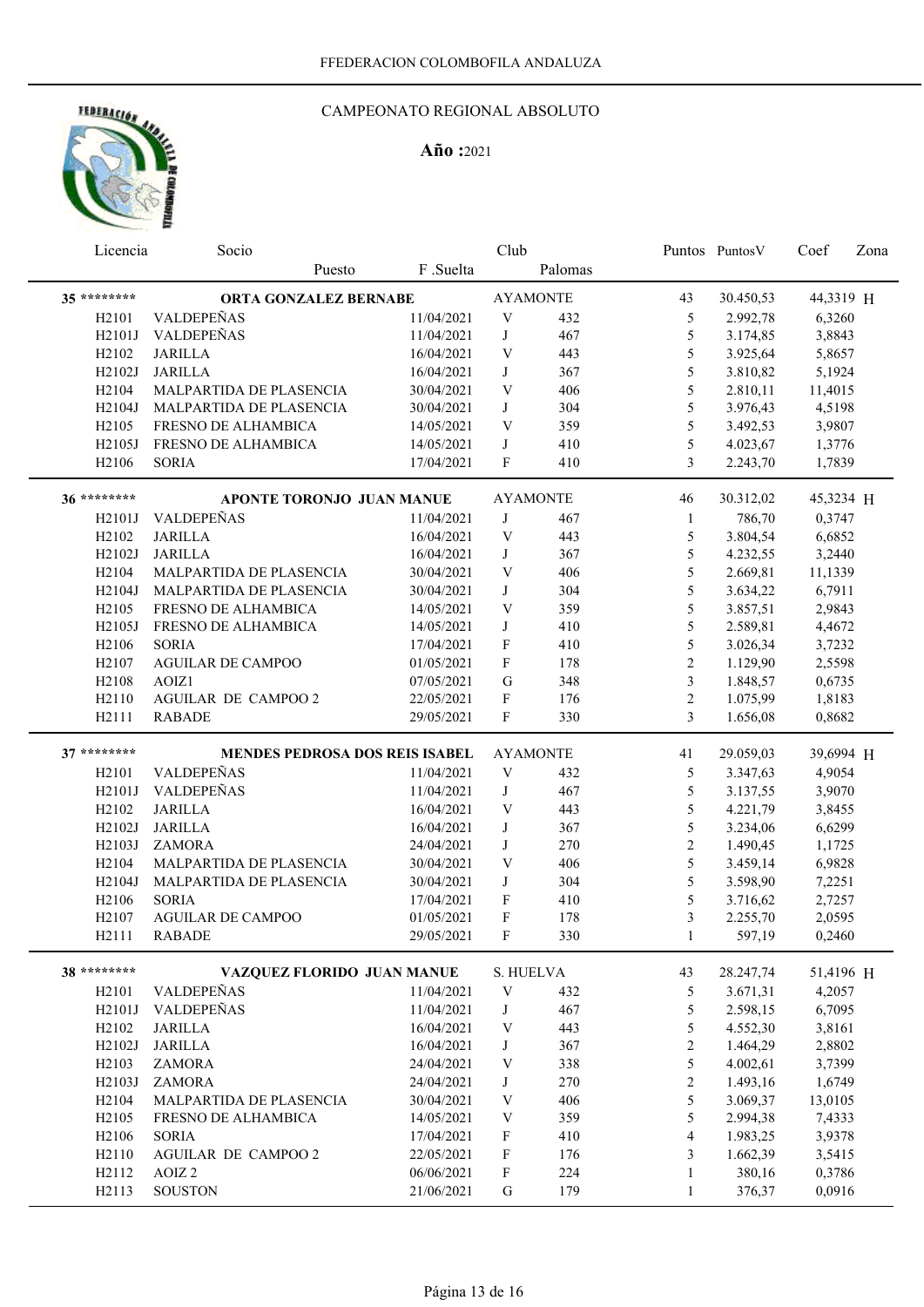

| Licencia    |                                | Socio                                |                                                |                           |                 |                | Puntos Puntos V       | Coef      | Zona |
|-------------|--------------------------------|--------------------------------------|------------------------------------------------|---------------------------|-----------------|----------------|-----------------------|-----------|------|
|             |                                | Puesto                               | F .Suelta                                      |                           | Palomas         |                |                       |           |      |
| 39 ******** |                                | <b>GONZALEZ CARNACEA EZEQUIEL</b>    |                                                |                           | <b>AYAMONTE</b> | 41             | 28.086,87             | 40,7422 H |      |
|             | H <sub>2101</sub>              | VALDEPEÑAS                           | 11/04/2021                                     | $\ensuremath{\text{V}}$   | 432             | 5              | 3.570,68              | 3,8733    |      |
|             | H2101J                         | VALDEPEÑAS                           | 11/04/2021                                     | $\bf J$                   | 467             | $\sqrt{2}$     | 820,85                | 2,6598    |      |
|             | H <sub>2</sub> 10 <sub>2</sub> | <b>JARILLA</b>                       | 16/04/2021                                     | V                         | 443             | 5              | 3.703,57              | 6,7202    |      |
|             | H2102J                         | <b>JARILLA</b>                       | 16/04/2021                                     | J                         | 367             | 3              | 2.140,89              | 3,1170    |      |
|             | H <sub>2</sub> 104             | MALPARTIDA DE PLASENCIA              | 30/04/2021                                     | V                         | 406             | $\overline{c}$ | 1.362,72              | 2,9194    |      |
|             | H2104J                         | MALPARTIDA DE PLASENCIA              | 30/04/2021                                     | J                         | 304             | 5              | 3.171,83              | 9,8668    |      |
|             | H2105J                         | FRESNO DE ALHAMBICA                  | 14/05/2021                                     | J                         | 410             | 5              | 3.198,81              | 3,5895    |      |
|             | H2106                          | <b>SORIA</b>                         | 17/04/2021                                     | F                         | 410             | 3              | 2.460,95              | 1,3273    |      |
|             | H2107                          | <b>AGUILAR DE CAMPOO</b>             | 01/05/2021                                     | F                         | 178             | 5              | 3.858,09              | 3,3533    |      |
|             | H <sub>2110</sub>              | <b>AGUILAR DE CAMPOO 2</b>           | 22/05/2021                                     | F                         | 176             | 5              | 3.267,69              | 2,9801    |      |
|             | H2111                          | <b>RABADE</b>                        | 29/05/2021                                     | F                         | 330             | $\mathbf{1}$   | 530,79                | 0,3355    |      |
|             | 40 ********                    |                                      | <b>FERNANDEZ FRUCTOS FEDERICO</b><br>S. HUELVA |                           |                 |                |                       | 17,5473 H |      |
|             | H <sub>2101</sub>              | VALDEPEÑAS                           | 11/04/2021                                     | $\ensuremath{\text{V}}$   | 432             | 32<br>5        | 27.135,15<br>4.463,24 | 0,7435    |      |
|             | H2102                          | <b>JARILLA</b>                       | 16/04/2021                                     | V                         | 443             | 5              | 3.908,42              | 8,3182    |      |
|             | H2103                          | <b>ZAMORA</b>                        | 24/04/2021                                     | V                         | 338             | 5              | 4.208,01              | 2,9059    |      |
|             | H <sub>2104</sub>              | MALPARTIDA DE PLASENCIA              | 30/04/2021                                     | V                         | 406             | 5              | 4.050,49              | 3,7210    |      |
|             | H2106                          | <b>SORIA</b>                         | 17/04/2021                                     | F                         | 410             | 5              | 4.518,15              | 0,5037    |      |
|             | H2107                          | <b>AGUILAR DE CAMPOO</b>             | 01/05/2021                                     | F                         | 178             | 5              | 4.670,82              | 0,7604    |      |
|             | H2108                          | AOIZ1                                | 07/05/2021                                     | G                         | 348             | $\mathbf{1}$   | 854,42                | 0,0327    |      |
|             | H2111                          | <b>RABADE</b>                        | 29/05/2021                                     | F                         | 330             | $\mathbf{1}$   | 461,60                | 0,5619    |      |
|             |                                |                                      |                                                |                           |                 |                |                       |           |      |
|             | 41 ********                    | <b>SANTOS VAZQUEZ ALFONSO</b>        |                                                |                           | <b>AYAMONTE</b> | 36             | 24.323,01             | 28,3489 H |      |
|             | H <sub>2</sub> 101             | VALDEPEÑAS                           | 11/04/2021                                     | $\ensuremath{\text{V}}$   | 432             | 5              | 3.679,23              | 3,4845    |      |
|             | H <sub>2</sub> 10 <sub>2</sub> | <b>JARILLA</b>                       | 16/04/2021                                     | $\mathbf V$               | 443             | 5              | 4.371,30              | 3,0701    |      |
|             | H <sub>2</sub> 104             | MALPARTIDA DE PLASENCIA              | 30/04/2021                                     | $\mathbf V$               | 406             | 5              | 3.409,78              | 7,7227    |      |
|             | H <sub>2105</sub>              | FRESNO DE ALHAMBICA                  | 14/05/2021                                     | $\mathbf V$               | 359             | 5              | 3.652,00              | 3,4654    |      |
|             | H2106                          | <b>SORIA</b>                         | 17/04/2021                                     | $\boldsymbol{\mathrm{F}}$ | 410             | 5              | 3.427,67              | 3,3493    |      |
|             | H <sub>2107</sub>              | <b>AGUILAR DE CAMPOO</b>             | 01/05/2021                                     | F                         | 178             | 3              | 1.896,57              | 3,0526    |      |
|             | H <sub>2108</sub>              | AOIZ1                                | 07/05/2021                                     | G                         | 348             | $\mathbf{1}$   | 464,90                | 0,3349    |      |
|             | H <sub>2109</sub>              | <b>OPORTO</b>                        | 15/05/2021                                     | F                         | 361             | 2              | 1.151,43              | 0,3487    |      |
|             | H2110                          | <b>AGUILAR DE CAMPOO 2</b>           | 22/05/2021                                     | F                         | 176             | $\overline{c}$ | 904,32                | 2,3694    |      |
|             | H2111                          | <b>RABADE</b>                        | 29/05/2021                                     | $\mathbf{F}$              | 330             | 3              | 1.365,81              | 1,1513    |      |
|             | 42 ********                    | ******<br><b>FAMILIA DE LA CERDA</b> |                                                | <b>AYAMONTE</b>           |                 | 33             | 21.925,65             | 34,5186 H |      |
|             | H <sub>2</sub> 101             | VALDEPEÑAS                           | 11/04/2021                                     | V                         | 432             | 3              | 1.741,20              | 4,1004    |      |
|             | H2101J                         | VALDEPEÑAS                           | 11/04/2021                                     | J                         | 467             | 2              | 890,11                | 2,6902    |      |
|             | H2102                          | <b>JARILLA</b>                       | 16/04/2021                                     | V                         | 443             | 5              | 4.016,81              | 5,4266    |      |
|             | H2102J                         | <b>JARILLA</b>                       | 16/04/2021                                     | J                         | 367             | $\overline{4}$ | 1.342,55              | 8,2466    |      |
|             | H <sub>2</sub> 104             | MALPARTIDA DE PLASENCIA              | 30/04/2021                                     | $\ensuremath{\text{V}}$   | 406             | 5              | 3.696,06              | 4,9750    |      |
|             | H2105                          | FRESNO DE ALHAMBICA                  | 14/05/2021                                     | V                         | 359             | 5              | 3.910,07              | 2,6286    |      |
|             | H2106                          | <b>SORIA</b>                         | 17/04/2021                                     | F                         | 410             | 5              | 3.577,24              | 3,0335    |      |
|             | H2107                          | <b>AGUILAR DE CAMPOO</b>             | 01/05/2021                                     | F                         | 178             | 4              | 2.751,61              | 3,4177    |      |
|             |                                |                                      |                                                |                           |                 |                |                       |           |      |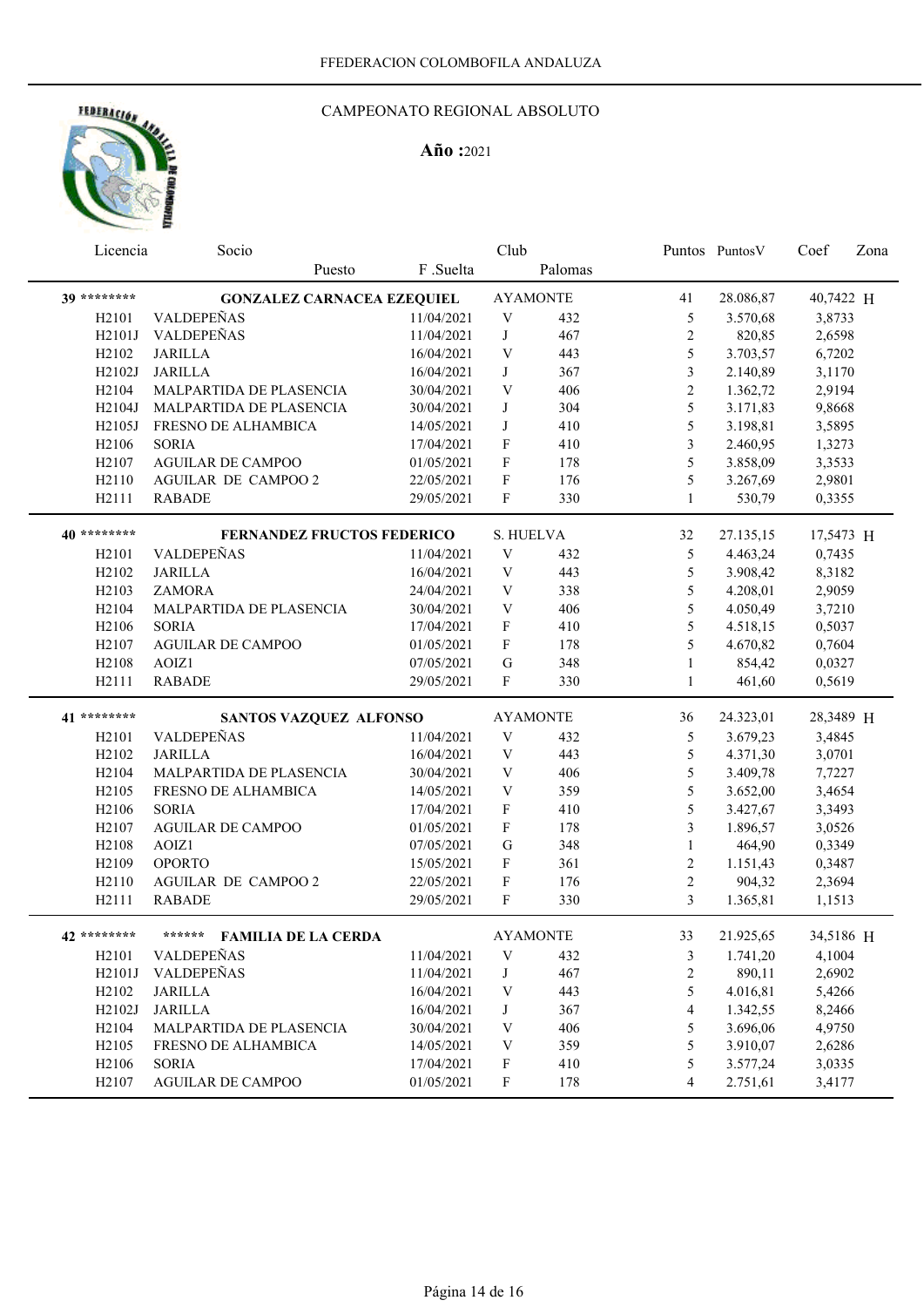# FEDERACIÓN **Ars**

## CAMPEONATO REGIONAL ABSOLUTO

|                                | Club<br>Licencia<br>Socio          |            |                           |                 | Puntos Puntos V          | Coef      | Zona      |  |
|--------------------------------|------------------------------------|------------|---------------------------|-----------------|--------------------------|-----------|-----------|--|
|                                | Puesto                             | F .Suelta  |                           | Palomas         |                          |           |           |  |
| 43 *********                   | <b>BENITEZ FLORIDO ESTEBAN</b>     |            | S. HUELVA                 |                 | 26                       | 17.172,34 | 29,7653 H |  |
| H <sub>2101</sub>              | VALDEPEÑAS                         | 11/04/2021 | $\ensuremath{\text{V}}$   | 432             | 5                        | 3.930,49  | 3,6684    |  |
| H2101J                         | VALDEPEÑAS                         | 11/04/2021 | J                         | 467             | 5                        | 2.717,54  | 6,4222    |  |
| H <sub>2</sub> 10 <sub>2</sub> | <b>JARILLA</b>                     | 16/04/2021 | V                         | 443             | 5                        | 3.368,97  | 9,9531    |  |
| H2102J                         | <b>JARILLA</b>                     | 16/04/2021 | J                         | 367             | $\mathbf{1}$             | 861,60    | 0,7912    |  |
| H2103                          | <b>ZAMORA</b>                      | 24/04/2021 | V                         | 338             | 5                        | 3.998,31  | 3,9640    |  |
| H2106                          | <b>SORIA</b>                       | 17/04/2021 | $\mathbf{F}$              | 410             | 3                        | 1.634,28  | 2,8816    |  |
| H <sub>2108</sub>              | AOIZ1                              | 07/05/2021 | G                         | 348             | $\mathbf{1}$             | 294,03    | 0,4376    |  |
| H <sub>2</sub> 110             | AGUILAR DE CAMPOO 2                | 22/05/2021 | F                         | 176             | 1                        | 367,12    | 1,6472    |  |
|                                |                                    |            |                           |                 |                          |           |           |  |
| 44 ********                    | <b>GONZALEZ VAZQUEZ CRISTOBAL</b>  |            |                           | <b>AYAMONTE</b> | 25                       | 16.808,97 | 23,2461 H |  |
| H <sub>2</sub> 101             | VALDEPEÑAS                         | 11/04/2021 | $\ensuremath{\mathbf{V}}$ | 432             | 5                        | 3.650,41  | 3,7209    |  |
| H2101J                         | VALDEPEÑAS                         | 11/04/2021 | J                         | 467             | 5                        | 3.261,64  | 3,8822    |  |
| H2102                          | <b>JARILLA</b>                     | 16/04/2021 | V                         | 443             | 5                        | 3.836,68  | 7,0177    |  |
| H2102J                         | <b>JARILLA</b>                     | 16/04/2021 | J                         | 367             | $\overline{\mathcal{L}}$ | 2.482,25  | 5,9520    |  |
| H2106                          | <b>SORIA</b>                       | 17/04/2021 | F                         | 410             | 2                        | 1.314,66  | 1,5745    |  |
| H2111                          | <b>RABADE</b>                      | 29/05/2021 | F                         | 330             | 4                        | 2.263,33  | 1,0988    |  |
| 45 ********                    | <b>GONZALEZ GANDULLO FRANCISCO</b> |            | <b>S. HUELVA</b>          |                 | 30                       | 15.452,57 | 60,6656 H |  |
| H <sub>2</sub> 101             | VALDEPEÑAS                         | 11/04/2021 | $\ensuremath{\mathsf{V}}$ | 432             | 4                        | 1.571,66  | 8,9506    |  |
| H2101J                         | VALDEPEÑAS                         | 11/04/2021 | J                         | 467             | 5                        | 2.010,72  |           |  |
|                                | <b>JARILLA</b>                     | 16/04/2021 | V                         |                 | 5                        |           | 8,4094    |  |
| H2102                          |                                    |            |                           | 443             |                          | 3.147,84  | 11,2425   |  |
| H2102J                         | <b>JARILLA</b>                     | 16/04/2021 | J                         | 367             | $\overline{c}$           | 616,00    | 5,4876    |  |
| H2103                          | <b>ZAMORA</b>                      | 24/04/2021 | V                         | 338             | 3                        | 2.614,32  | 1,5105    |  |
| H <sub>2104</sub>              | MALPARTIDA DE PLASENCIA            | 30/04/2021 | V                         | 406             | 5                        | 2.198,92  | 16,4183   |  |
| H2104J                         | MALPARTIDA DE PLASENCIA            | 30/04/2021 | J                         | 304             | $\mathbf{1}$             | 489,81    | 3,2105    |  |
| H2105                          | FRESNO DE ALHAMBICA                | 14/05/2021 | V                         | 359             | 3                        | 1.667,88  | 4,0993    |  |
| H2106                          | <b>SORIA</b>                       | 17/04/2021 | F                         | 410             | 1                        | 642,73    | 0,7997    |  |
| H2111                          | <b>RABADE</b>                      | 29/05/2021 | F                         | 330             | 1                        | 492,69    | 0,5372    |  |
| 46 *********                   | <b>TANCO MARTIN RAFAEL</b>         |            |                           | <b>AYAMONTE</b> | 20                       | 13.691,05 | 25,1871 H |  |
| H <sub>2</sub> 10 <sub>2</sub> | <b>JARILLA</b>                     | 16/04/2021 | V                         | 443             | 5                        | 3.829,39  | 7,0987    |  |
| H <sub>2</sub> 104             | MALPARTIDA DE PLASENCIA            | 30/04/2021 | V                         | 406             | 5                        | 3.551,52  | 6,8321    |  |
| H2104J                         | MALPARTIDA DE PLASENCIA            | 30/04/2021 | J                         | 304             | 3                        | 1.868,48  | 5,0492    |  |
| H <sub>2105</sub>              | FRESNO DE ALHAMBICA                | 14/05/2021 | V                         | 359             | 5                        | 3.484,11  | 4,1977    |  |
|                                | H2105J FRESNO DE ALHAMBICA         | 14/05/2021 | J                         | 410             | 2                        | 957,55    | 2,0094    |  |
| 47 ********                    |                                    |            |                           |                 |                          |           |           |  |
|                                | PELAEZ CASTILLA JUAN ANTON         |            |                           | MANRIQUEÑO      | 14                       | 9.741,69  | 8,7499 H  |  |
| H <sub>2</sub> 103             | <b>ZAMORA</b>                      | 24/04/2021 | $\mathbf V$               | 338             | 5                        | 3.624,84  | 4,1497    |  |
| H <sub>2108</sub>              | AOIZ1                              | 07/05/2021 | G                         | 348             | 4                        | 2.578,68  | 0,7943    |  |
| H <sub>2110</sub>              | AGUILAR DE CAMPOO 2                | 22/05/2021 | F                         | 176             | 5                        | 3.538,17  | 3,8059    |  |
| 48 *********                   | <b>CONSTANTIN ANDREI</b>           |            |                           | MANRIQUEÑO      | 15                       | 9.016,32  | 14,2972 H |  |
| H <sub>2</sub> 103             | <b>ZAMORA</b>                      | 24/04/2021 | $\ensuremath{\text{V}}$   | 338             | 5                        | 3.340,37  | 6,2312    |  |
| H2103J                         | <b>ZAMORA</b>                      | 24/04/2021 | J                         | 270             | 5                        | 2.900,85  | 6,2764    |  |
| H <sub>2108</sub>              | AOIZ1                              | 07/05/2021 | G                         | 348             | 3                        | 1.522,09  | 1,0686    |  |
| H <sub>2</sub> 111             | <b>RABADE</b>                      | 29/05/2021 | F                         | 330             | 2                        | 1.253,01  | 0,7210    |  |
|                                |                                    |            |                           |                 |                          |           |           |  |